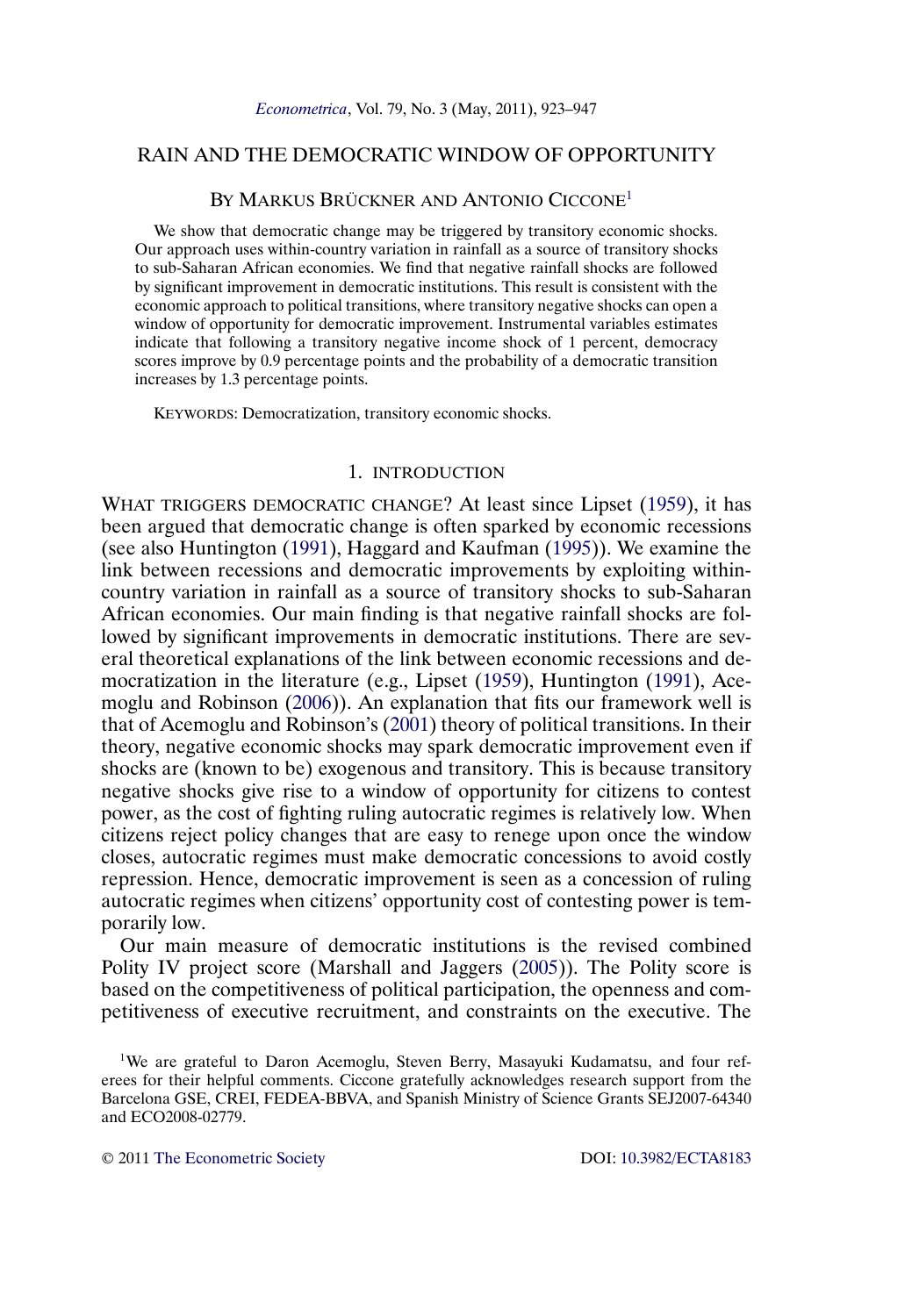<span id="page-1-0"></span>Polity IV project attempts to capture not only outcomes, but also procedural rules. The extent to which this goal is achieved is debated, but even critics of the Polity score argue that it is probably the best of the democracy measures used in the literature (e.g., Glaeser, La Porta, Lopez-de-Silanes, and Shleifer  $(2004)$ ).

The data show some striking instances of democratic improvement following negative rainfall shocks in sub-Saharan Africa. Madagascar transited from autocracy to free democratic elections following a severe drought in 1990. Droughts also preceded free and competitive elections in Mali in 1992 and the multiparty constitution in Mozambique in 1994. Figure 1 shows the evolution of the Polity score for 10 sub-Saharan African countries where democratic improvement was preceded by droughts, defined as rainfall levels below the 20th percentile (a higher Polity score denotes more democratic institutions). Another interesting aspect of the sub-Saharan African data is that there are twice as many democratic transitions following droughts than following rainfall levels above the 80th percentile.

Our empirical analysis yields a statistically significant link between negative rainfall shocks and subsequent improvements in the Polity score. This continues to be the case when we consider improvements in the Polity subscores for the competitiveness of political participation, the openness and competitiveness of executive recruitment, and constraints on the executive. We also find that negative rainfall shocks lead to a statistically significant increase in the



FIGURE 1.—Time series plots of Polity change and drought years. The variable on the y-axis is the revised combined Polity IV score; droughts denote years with rainfall below the 20th percentile of the country-specific rainfall distribution.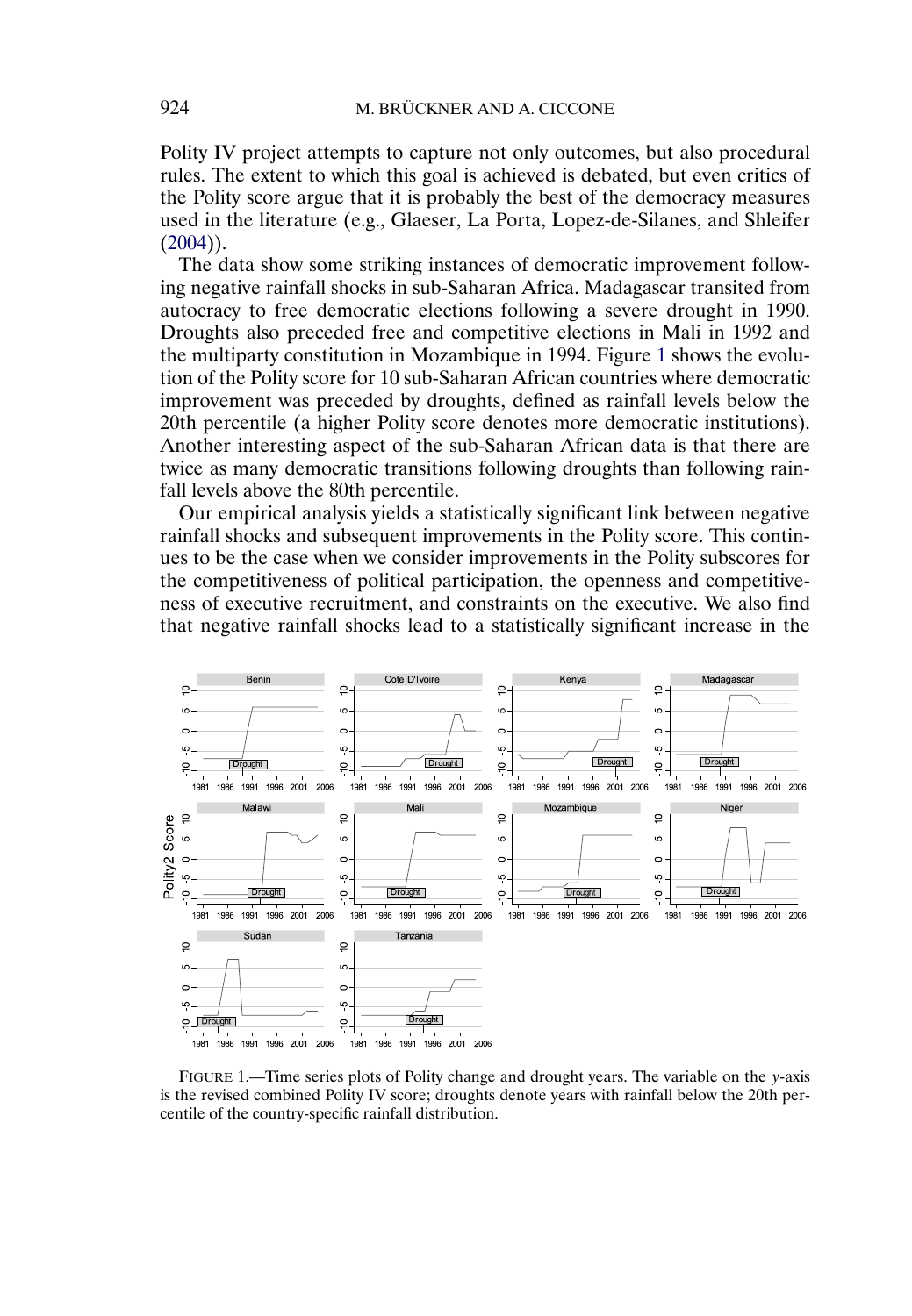<span id="page-2-0"></span>probability of a democratic transition, defined following Persson and Tabellini  $(2003)$ , and to a statistically significant increase in the probability of a step toward democracy, defined following Epstein, Bates, Goldstone, Kristensen, and O'Halloran [\(2006\)](#page-23-0). The democratic improvements experienced by sub-Saharan African countries following negative rainfall shocks are consistent with Acemoglu and Robinson's theory of political transitions as negative rainfall shocks lead to transitory drops in gross domestic product (GDP) in our data.2

When citizens' cost of contesting power is proportional to income, as in Acemoglu and Robinson's theory of political transitions, we can push the empirical analysis further and estimate the democratic window-of-opportunity effect of transitory, negative income shocks by using rainfall shocks as an instrument. Our instrumental variables estimates indicate that a transitory negative income shock of 1 percent is followed by an improvement in the Polity score of 0.9 percentage points. The executive constraints score improves by 1 percentage point, the political competition score improves by 0.8 percentage points, and the openness and competitiveness of executive recruitment score improves by 0.9 percentage points. When we consider transitions from autocracy to democracy, we find that a transitory negative income shock of 1 percent increases the probability of a democratic transition by 1.3 percentage points (the unconditional probability of a transition to democracy in our sample is 3.6 percent). These estimates reflect the effect of negative transitory income shocks on democratic improvement under the assumption (exclusion restriction) that rainfall shocks affect democratic change only through their effect on income. This condition would not be satisfied if rainfall had a direct effect on the cost of contesting autocratic rule.<sup>3</sup>

2A positive effect of rainfall on the GDP of sub-Saharan African countries also was reported by Benson and Clay [\(1998\)](#page-22-0), Miguel, Satyanath, and Sergenti [\(2004\)](#page-23-0), and Barrios, Bertinelli, and Strobl [\(2010\)](#page-22-0). Benson and Clay reported annual time-series evidence for 6 sub-Saharan African countries between 1970 and 1992, and Miguel, Satyanath, and Sergenti reported annual timeseries evidence for 41 sub-Saharan African countries between 1981 and 1999. Our analysis extends the sample further and also differs in that we control for common time effects (shocks affecting all sub-Saharan African countries) and check on the robustness of the rainfall–GDP link. Barrios, Bertinelli, and Strobl examined the effect of rainfall on GDP growth averaged over 5-year periods.

<sup>3</sup>There are at least two plausible scenarios where this could be the case. First, road flooding could make it more costly for citizens to coordinate against autocratic regimes. In this case, negative rainfall shocks could lead to democratic improvement because of their direct (negative) effect on the cost of contesting power or because of their (indirect, negative) effect through income. Hence, direct negative effects of rainfall on the cost of contesting power imply that our instrumental variables estimates cannot be interpreted as the effect of transitory income shocks. But the window-of-opportunity theory of political transitions can still be tested by examining whether negative rainfall shocks lead to democratic improvement (this is true as long as the total—direct plus indirect—effect of negative rainfall shocks is a reduction of the cost of contesting autocratic regimes). Second, there is evidence that droughts lead to rural families sending their young men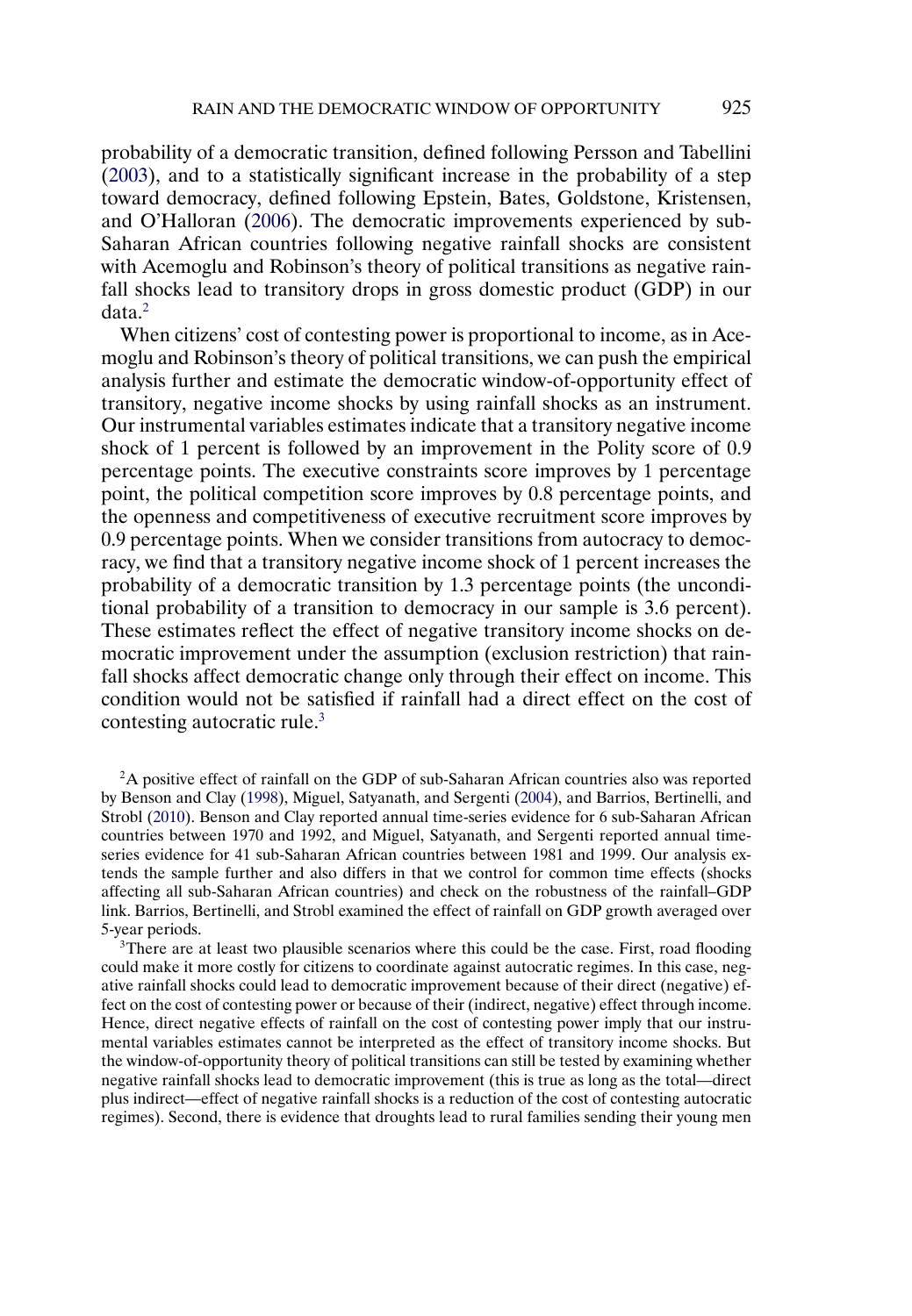<span id="page-3-0"></span>If rainfall shocks open a window of opportunity for democratic change because of their effect on income, then rainfall shocks should have a weak effect on democratic change in countries where the effect of rainfall shocks on income is weak because agricultural sectors are small. This is consistent with our finding of a statistically insignificant effect of rainfall shocks on democratic change and on GDP in countries with agricultural GDP shares below the sample median.4 The result that rainfall shocks have an insignificant effect on democratic change in the sample where they have an insignificant effect on income also suggests that rainfall does not have (strong) direct effects on democratic change.

Our work fits into the empirical literature on the economic determinants of democratic change; see, for example, Przeworski and Limongi [\(1997\)](#page-24-0), Barro [\(1999\)](#page-22-0), Przeworski, Alvarez, Cheibub, and Limongi [\(2000\)](#page-24-0), and Epstein et al. [\(2006\)](#page-23-0). This literature has found evidence of a positive link between income and democracy, but recent work by Acemoglu, Johnson, Robinson, and Yared [\(2008,](#page-22-0) [2009\)](#page-22-0) indicates that this relationship is absent when one focuses on within-country variation using fixed effects specifications (as we do). Our work differs in that we are interested in democratic change following transitory economic shocks. It is for this reason that we rely on rainfall variation as a source of transitory shocks to the aggregate economy. Haggard and Kaufman [\(1995\)](#page-23-0), Geddes [\(1999\)](#page-23-0), Berger and Spoerer [\(2001\)](#page-22-0), and Acemoglu and Robinson [\(2006\)](#page-22-0) also document democratic improvements following negative economic shocks. Methodologically, our work is related to Paxson [\(1992\)](#page-23-0), which appears to be the first paper using rainfall shocks to test theoretical implications of transitory economic shocks.<sup>5</sup>

to urban areas (see Cekan [\(1993\)](#page-23-0)), which could reduce the (coordination) cost of contesting power.

<sup>&</sup>lt;sup>4</sup>The average agricultural share in these countries is 18 percent, which is about half the average agricultural share in sub-Saharan Africa. Rainfall has a significantly positive effect on GDP and a significantly negative effect on democratic improvement in countries with agricultural GDP shares above the median.

<sup>&</sup>lt;sup>5</sup>Paxson's objective is to test the validity of the permanent income hypothesis (see also Fafchamps, Udry, and Czukas [\(1998\)](#page-23-0)). Miguel, Satyanath, and Sergenti [\(2004\)](#page-23-0) examine the link between year-to-year rainfall growth, income growth, and civil conflict. Their aim was to reexamine empirical work arguing that civil conflict is caused by low income growth using instrumental variables (for an early contribution to the civil conflict literature, see Collier and Hoeffler [\(1998\)](#page-23-0)). Burke and Leigh [\(2010\)](#page-22-0) use a similar approach to estimate the effect of income growth on democratic transitions. Miguel, Satyanath, and Sergenti's approach cannot be used to test the democratic window-of-opportunity theory. This is because the approach tests whether civil conflict outbreak is more likely following years where rainfall turned out to be low compared to rainfall in previous years. What matters for the window-of-opportunity theory is whether rainfall is low compared to expected future rainfall, not compared to past rainfall. The Supplemental Material Appendix [\(Brückner and Ciccone](#page-22-0) [\(2011\)](#page-22-0)) shows that the effect of year-to-year rainfall growth on democratic improvement in sub-Saharan Africa is statistically insignificant, significantly positive, or significantly negative, depending on the measure of democracy used.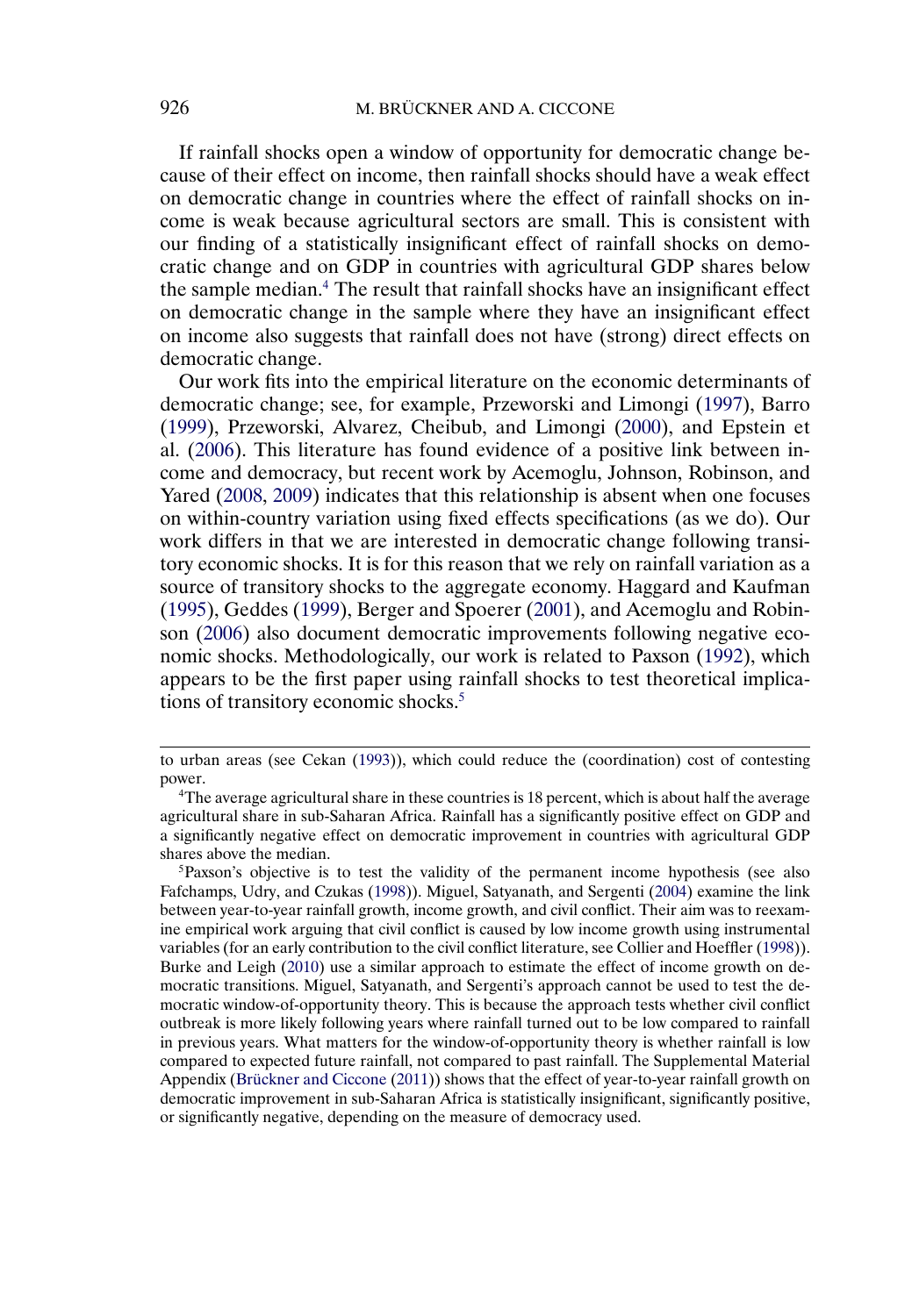<span id="page-4-0"></span>Our work also relates to the political sociology literature that examines the determinants of democratization. Lipset [\(1959\)](#page-23-0) and Huntington [\(1991\)](#page-23-0) argued that economic recessions lead to autocratic regimes losing legitimacy, which ends up increasing the probability of democratic change. One explanation for the legitimacy loss following recessions could be that recessions are taken as a sign of government incompetence. The often enormous human costs of government incompetence could motivate altruistic individuals to fight for political change even when they expect the private cost of doing so to be high.

The remainder of this paper is organized as follows. Section 2 discusses data and measurement, Section [3](#page-7-0) presents the estimation framework and Section [4](#page-9-0) presents our results. Section [5](#page-21-0) concludes.

## 2. DATA AND MEASUREMENT

Our main measure of democratic institutions is the revised combined Polity score (Polity2) of the Polity IV data base (Marshall and Jaggers [\(2005\)](#page-23-0)). This variable combines scores for constraints on the chief executive, the competitiveness of political participation, and the openness and competitiveness of executive recruitment. It ranges from  $-10$  to  $+10$ , with higher values indicating more democratic institutions. Polity2 is based on the combined Polity score, but is modified for time-series analysis. In particular, changes in the combined Polity score during transition periods are prorated across the span of the transition. Polity IV defines transition periods as periods where new institutions are planned, legally constituted, and put into effect. Democratic and quasidemocratic polities are particularly likely to be preceded by such transition periods (Marshall and Jaggers [\(2005\)](#page-23-0)). Moreover, Polity2 assigns a score of zero (which Polity IV refers to as neutral) to periods where polities cannot exercise effective authority over at least half of their established territory (Polity IV refers to such periods as interregnum periods).

We perform a separate empirical analysis for the Polity IV subscores for constraints on the chief executive, political competition, and the openness and competitiveness of executive recruitment (Polity IV refers to these variables as concept variables). Constraints on the executive denote a measure of the extent of institutionalized constraints on the decision making powers of chief executives and ranges from 1 to 7, with greater values indicating tighter constraints. Political competition measures the extent to which alternative preferences for policy and leadership can be pursued in the political arena. This indicator ranges from 1 to 10, with greater values denoting more competition. Finally, the openness and competitiveness of executive recruitment measures the extent to which the politically active population has an opportunity to attain the position of chief executive through a regularized process and the degree to which prevailing modes of advancement give subordinates equal opportunities to become superordinates. It ranges from 1 to 8, with greater values indicating more open and competitive executive recruitment. We follow the revised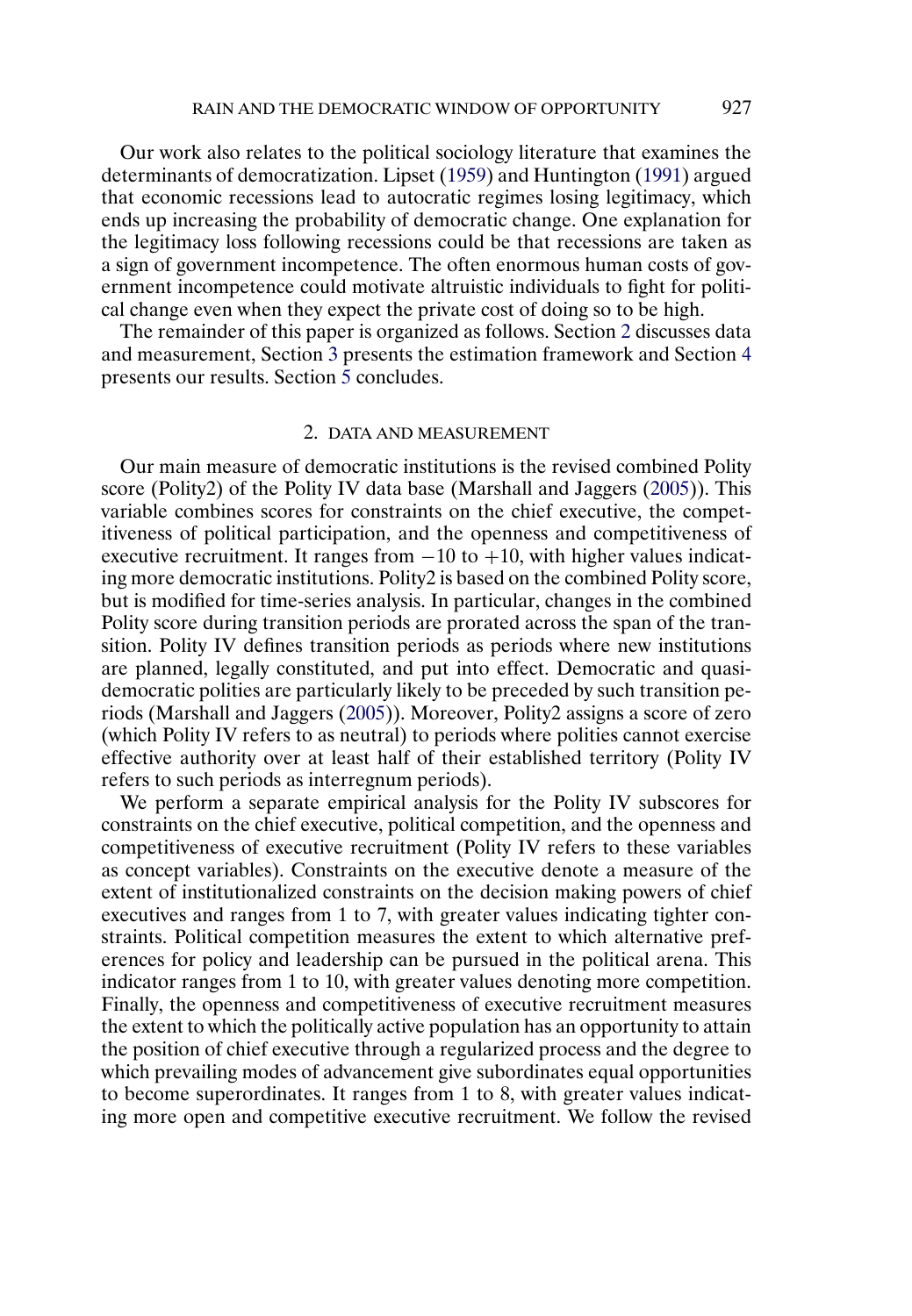<span id="page-5-0"></span>combined Polity score in prorating changes during a transition period across its span, and we treat interregnum periods as missing values (in contrast to the combined Polity variable, the Polity concept variables do not have a score that Polity IV considers as neutral). To facilitate the comparison of results for Polity2 with those for the Polity concept variables, we present results for a modified version of Polity2 where we drop interregnum periods.

We also examine transitions to democracy. Persson and Tabellini [\(2003,](#page-23-0) [2006,](#page-23-0) [2008\)](#page-24-0) and the Polity IV project consider countries to be democracies if their Polity2 score is strictly positive; other Polity2 scores correspond to nondemocracies. To capture transitions to democracy, we define a year  $t$  democratic transition indicator variable for country  $c$  that is unity if and only if democratic improvements between t and  $t + 1$  lead to the country being upgraded to a democracy; if the country already is a democracy at  $t$ , the year  $t$  indicator is not defined. Transitions away from democracy are defined analogously. The Polity IV project and Epstein et al. [\(2006\)](#page-23-0) further separate democracies into partial democracies, with Polity2 scores 1–6, and full democracies, with Polity2 scores 7–10. To analyze the effect of rainfall and income shocks on democratic improvement using this classification, we define a year  $t$  democratization step indicator variable for country  $c$  that is unity if and only if democratic improvements between t and  $t + 1$  lead to the country being upgraded to a partial or full democracy; if the country already is a full democracy at  $t$ , the year  $t$  indicator is not defined. We also examine the effect of rainfall shocks on coups d'état in democracies. Polity IV defines coups d'état as a forceful seizure of executive authority and office by a dissident/opposition faction within the country's ruling or political elites that results in a substantial change in the executive leadership and the policies of the prior regime (although not necessarily in the nature of regime authority or mode of governance). We define a coup d'état in democracy indicator variable for year  $t$  and country  $c$  that is unity if the country is a democracy and there has been a coup, and that is zero if the country is a democracy and there has not been a coup. Our measures of political change are summarized in Table [I.](#page-6-0)

The country–year rainfall estimates come from the National Aeronautics and Space Administration (NASA) Global Precipitation Climatology Project (GPCP). NASA GPCP rainfall estimates are based on data from gauge stations, and microwave, infrared, and sounder data from satellites. Specifically, the NASA GPCP combines special sensor microwave imager emission and scattering algorithms, a geostationary orbital environmental satellite precipitation index, an outgoing long wave precipitation index, information from Tiros operational vertical sounders and National Oceanic and Atmospheric Administration polar orbiting satellites, and measurements from gauge stations to obtain monthly rainfall estimates on a  $2.5^{\circ} \times 2.5^{\circ}$  latitude–longitude grid. A detailed explanation of how gauge measurements are merged with satellite data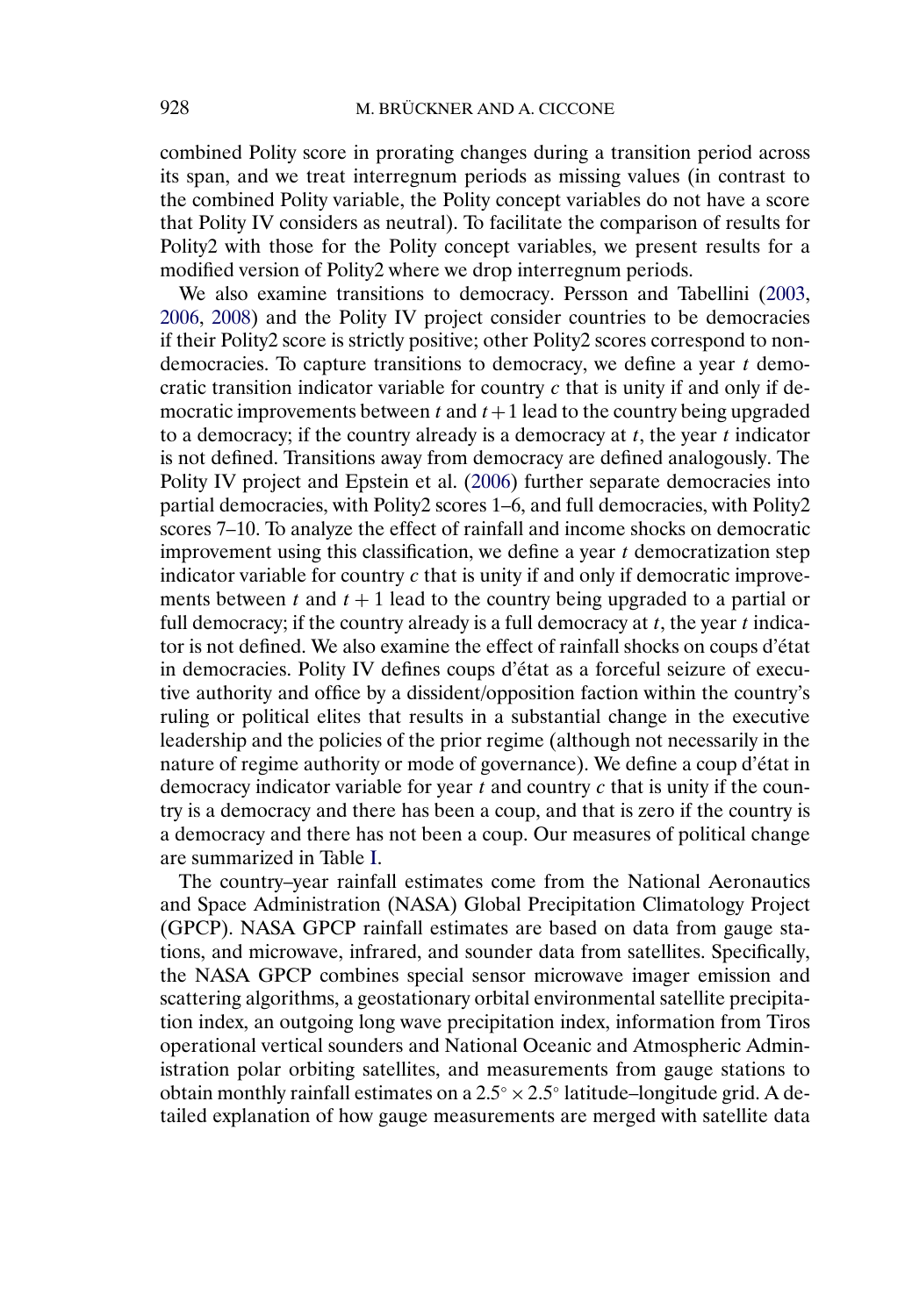### TABLE I

| MEASURES OF POLITICAL CHANGE <sup>a</sup> |  |  |
|-------------------------------------------|--|--|
|-------------------------------------------|--|--|

<span id="page-6-0"></span>

| Variable              | Description                                                                                                                                                                                                                                                                                           |
|-----------------------|-------------------------------------------------------------------------------------------------------------------------------------------------------------------------------------------------------------------------------------------------------------------------------------------------------|
| $\Delta$ Polity2      | The t to $t + 1$ change in the revised combined Polity score. The max-<br>imum range of this variable is from $-20$ to 20. Positive (negative)<br>values indicate an improvement (deterioration) in democracy. We<br>also analyze the effect on Polity scores after excluding interregnum<br>periods. |
| $\triangle$ Exrec     | The t to $t + 1$ change in the executive recruitment concept (Polity IV)<br>score. The maximum range of this variable is from $-7$ to 7. Positive<br>(negative) values indicate an improvement (deterioration) in the ex-<br>ecutive recruitment concept.                                             |
| $\Delta$ Polcomp      | The t to $t + 1$ change in the political competition concept (Polity IV)<br>score. The maximum range of this variable is from $-9$ to 9. Positive<br>(negative) values indicate an improvement (deterioration) in the po-<br>litical competition concept.                                             |
| $\Delta$ Exconst      | The t to $t + 1$ change in the executive constraint concept (Polity IV)<br>score. The maximum range of this variable is from $-5$ to 5. Positive<br>(negative) values indicate an improvement (deterioration) in the ex-<br>ecutive constraint concept.                                               |
| Democratic transition | Indicator variable that is equal to unity in year $t$ if and only if the<br>country is a democracy in $t + 1$ but a nondemocracy in t (the year t<br>indicator is not defined if the country is a democracy in $t$ ).                                                                                 |
| Democratization step  | Indicator variable that is equal to unity in year $t$ if and only if the<br>country is upgraded to either a partial or full democracy between t<br>and $t + 1$ (the year t indicator is not defined if the country is a full<br>democracy in $t$ ).                                                   |
| Autocratic transition | Indicator variable that is equal to unity in year $t$ if and only if the<br>country is a nondemocracy in $t + 1$ but a democracy in t (the year t<br>indicator is not defined if the country is a nondemocracy in $t$ ).                                                                              |
| Coup in democracy     | Indicator variable that is unity if and only if in period $t$ there was<br>a coup d'état in countries that have strictly positive Polity2 scores<br>(democracies).                                                                                                                                    |

aSource: Polity IV data base (Marshall and Jaggers [\(2005\)](#page-23-0)).

is provided in Adler et al. [\(2003\)](#page-22-0).<sup>6</sup> In comparison to rainfall estimates based exclusively on gauge measurements, there are two main advantages of the GPCP estimates. First, the GPCP rainfall estimates are less likely to suffer from classical measurement error due to the sparseness of operating gauge stations in sub-Saharan African countries (especially after 1990).<sup>7</sup> Moreover, the num-

6The data are available at <http://precip.gsfc.nasa.gov>. For a validation study of the GPCP satellite-based rainfall data, see Nicholson et al. [\(2003\)](#page-23-0).

7Matsuura and Willmott [\(2007\)](#page-23-0) provided gauge-based rainfall estimates for a large part of the world and a long time period. The spatial gauge density underlying their rainfall estimates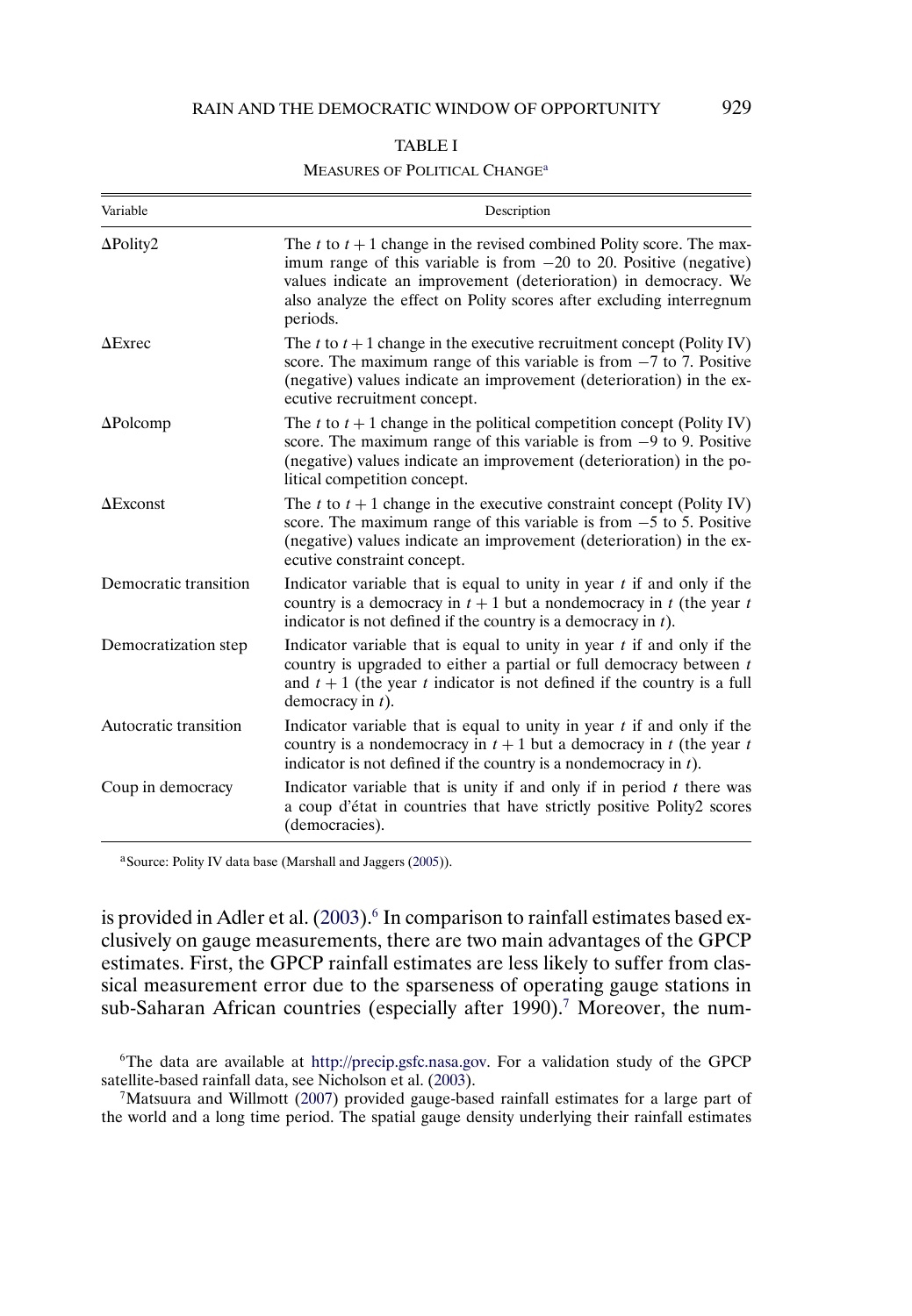<span id="page-7-0"></span>

| Variable                        | Mean    | Std. Dev. | <b>Observations</b> |
|---------------------------------|---------|-----------|---------------------|
| $\Delta$ Polity2                | 0.249   | 2.097     | 955                 |
| $\Delta$ Exrec                  | 0.083   | 0.763     | 902                 |
| $\Delta$ Polcomp                | 0.183   | 1.007     | 902                 |
| $\Delta$ Exconst                | 0.071   | 0.700     | 902                 |
| Democratic transition indicator | 0.036   | 0.186     | 700                 |
| Democratization step indicator  | 0.035   | 0.183     | 867                 |
| Autocratic transition indicator | 0.055   | 0.238     | 255                 |
| Coup in democracy indicator     | 0.106   | 0.308     | 255                 |
| Real per capita GDP             | 1585.14 | 1732.38   | 955                 |
| Rainfall (mm per year)          | 980.39  | 501.41    | 955                 |

| <b>TABLE II</b>                     |
|-------------------------------------|
| DESCRIPTIVE STATISTICS <sup>a</sup> |

aSee Table [I](#page-6-0) for detailed definitions of the measures of political change.

ber of operating gauge stations in a country may be affected by socioeconomic conditions, which could lead to nonclassical measurement error in rainfall estimates. Such errors are less of a concern for GPCP rainfall estimates than rainfall estimates based exclusively on gauge measurements.<sup>8</sup> GPCP rainfall estimates are available from 1979 onward.

Our measure of per capita income is real per capita GDP from the Penn World Tables 6.2 (Heston, Summers, and Aten [\(2006\)](#page-23-0)), which are available up to 2004. Table II contains summary statistics for key data.

### 3. ESTIMATION FRAMEWORK

To estimate the effect of country-specific rainfall shocks on income, we relate log income per capita in country c at time t (log  $y_{c,t}$ ) to a countryspecific fixed effect plus time trend ( $\alpha_c + \beta_c t$ ), time-varying shocks that affect all sub-Saharan African countries  $(\phi_t)$ , and country-specific rainfall levels  $(\log \text{Rain}_{c,t}),$ 

(1)  $\log y_{c,t} = \alpha_c + \beta_c t + \phi_t + \gamma \log \text{Rain}_{c,t} + \theta \log \text{Rain}_{c,t-1} + v_{c,t}$ 

for sub-Saharan African countries appears to be relatively good for the 1960s and 1970s, but declines thereafter. For example, while the average number of gauge stations per country was 40 in the 1960s, the average drops to 32 in the 1980s, 18 in the 1990s, and 8 after 2000. As a result, gauge coverage after 1990 appears to be unsatisfactory according to the criteria of the World Meteorological Organization [\(1985\)](#page-24-0) and Rudolf, Hauschild, Rüth, and Schneider [\(1994\)](#page-24-0).

<sup>8</sup>For example, a regression of the Matsuura and Willmott rainfall estimates on lagged per capita GDP, country-specific fixed effects plus time trends, and common time effects yields a statistically significant, negative effect of lagged income on rainfall for the 1980–2004 period we focus on (lagged per capita GDP also has a significant effect on the number of reporting gauges in the Matsuura and Willmott data set). By contrast, lagged GDP has no significant effect on GPCP rainfall.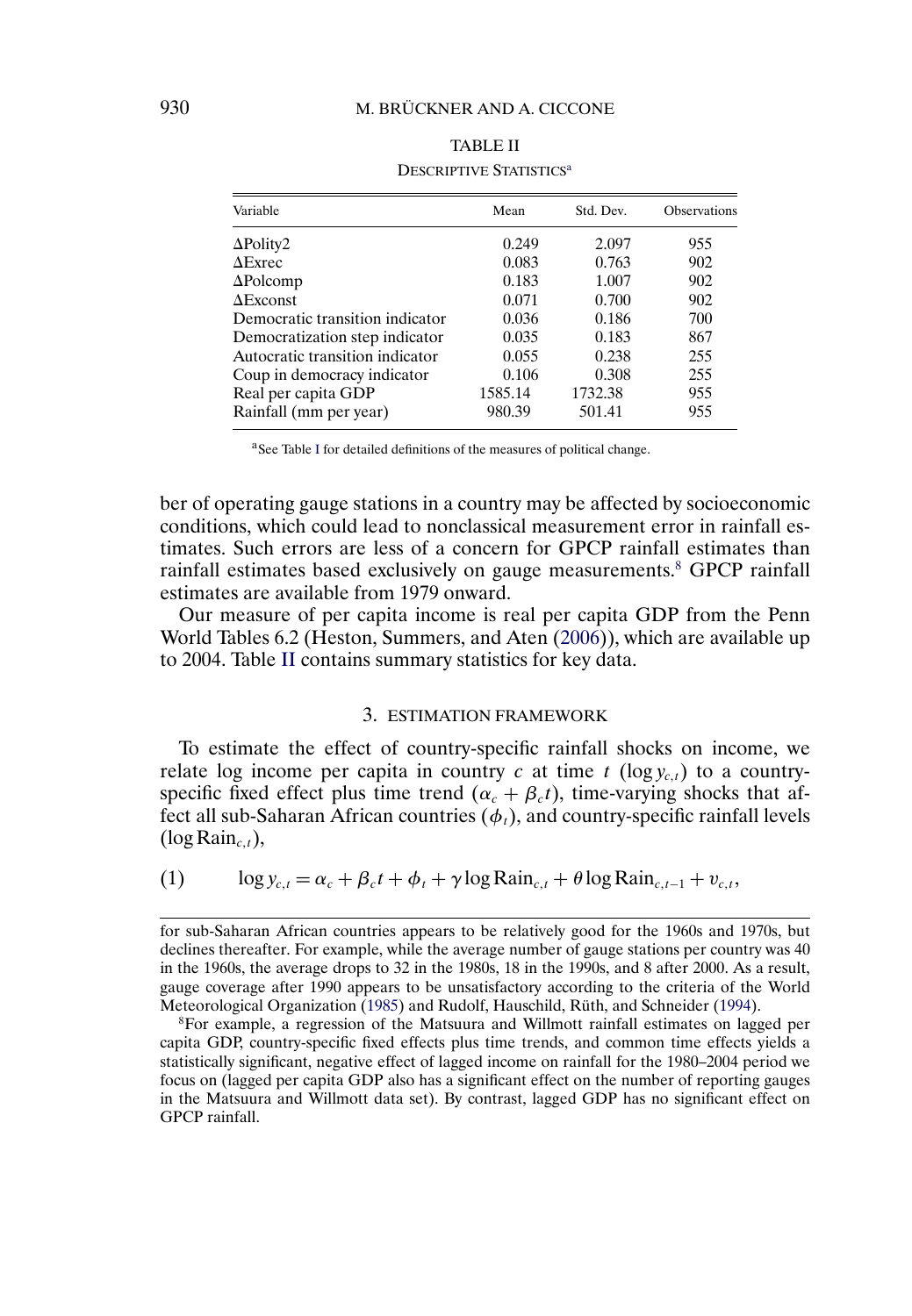<span id="page-8-0"></span>where v is a disturbance term. The parameter  $\gamma$  captures the contemporaneous effect of country-specific rainfall shocks on income, while  $\theta$  captures the lagged effect. The inclusion of lagged effects allows us to examine how quickly the effect of rainfall peters out.

To examine the effect of rainfall shocks on democratic change, we maintain the right-hand-side explanatory variables of [\(1\)](#page-7-0) but use measures of democratic change on the left-hand side. Our main measure of democratic change is the change in the Polity2 score between t and  $t + 1$ ,  $\Delta D_{c,t} = D_{c,t+1} - D_{c,t}$ , where  $D_{c,t}$  refers to the year t Polity2 score of country c. In this case, the estimating equation becomes

(2) 
$$
\Delta D_{c,t} = a_c + b_c t + f_t + c \log \text{Rain}_{c,t} + d \log \text{Rain}_{c,t-1} + e_{c,t},
$$

where  $e$  is a disturbance term. We use the same estimating equation to examine the effect of rainfall shocks on the change in each of the three Polity concept variables and on the indicator variables for transition to democracy and step toward democracy.9 Moreover, (2) is the basis for our analysis of the effect of rainfall shocks on transitions away from democracy and coups d'état in democracies.

Under the assumption that rainfall shocks affect democratic change only through income, we can estimate the effect of transitory income shocks on democratic institutions using an instrumental variables approach. Our analysis of the effect of income shocks on democratic change uses two specifications. The first controls for log income, country-specific fixed effects plus time trends, and common time effects, while the second specification replaces log income by a country-specific recession indicator. This indicator is unity if and only if income in a country falls below its trend for reasons other than shocks affecting all sub-Saharan African countries. Specifically, we first estimate

$$
(3) \qquad \log y_{c,t} = \alpha_c + \beta_c t + \phi_t + \eta_{c,t},
$$

where  $\eta$  is a disturbance term, using least squares. Then we define a countryspecific recession indicator that is unity if  $\log y_{c,t}$  is below the predicted value  $\hat{\alpha}_c + \hat{\beta}_c t + \hat{\phi}_t$  and is zero otherwise.

9We use linear specifications because probit and (unconditional) logit with fixed effects yield inconsistent slope estimates due to the incidental parameter problem (Greene [\(2003\)](#page-23-0)). Consistent slope estimates can be obtained using conditional fixed effects logit, which yields qualitatively and statistically the same results as the corresponding linear probability model (the magnitude of estimates cannot be compared without knowing the distribution of fixed effects; see Wooldridge [\(2002\)](#page-24-0)). The main drawback of conditional fixed effects logit is that estimates do not converge when we include country-specific time trends and common time effects (this is a general problem associated with maximum likelihood estimation of many coefficients in nonlinear models; see, for instance, Greene [\(2004\)](#page-23-0)).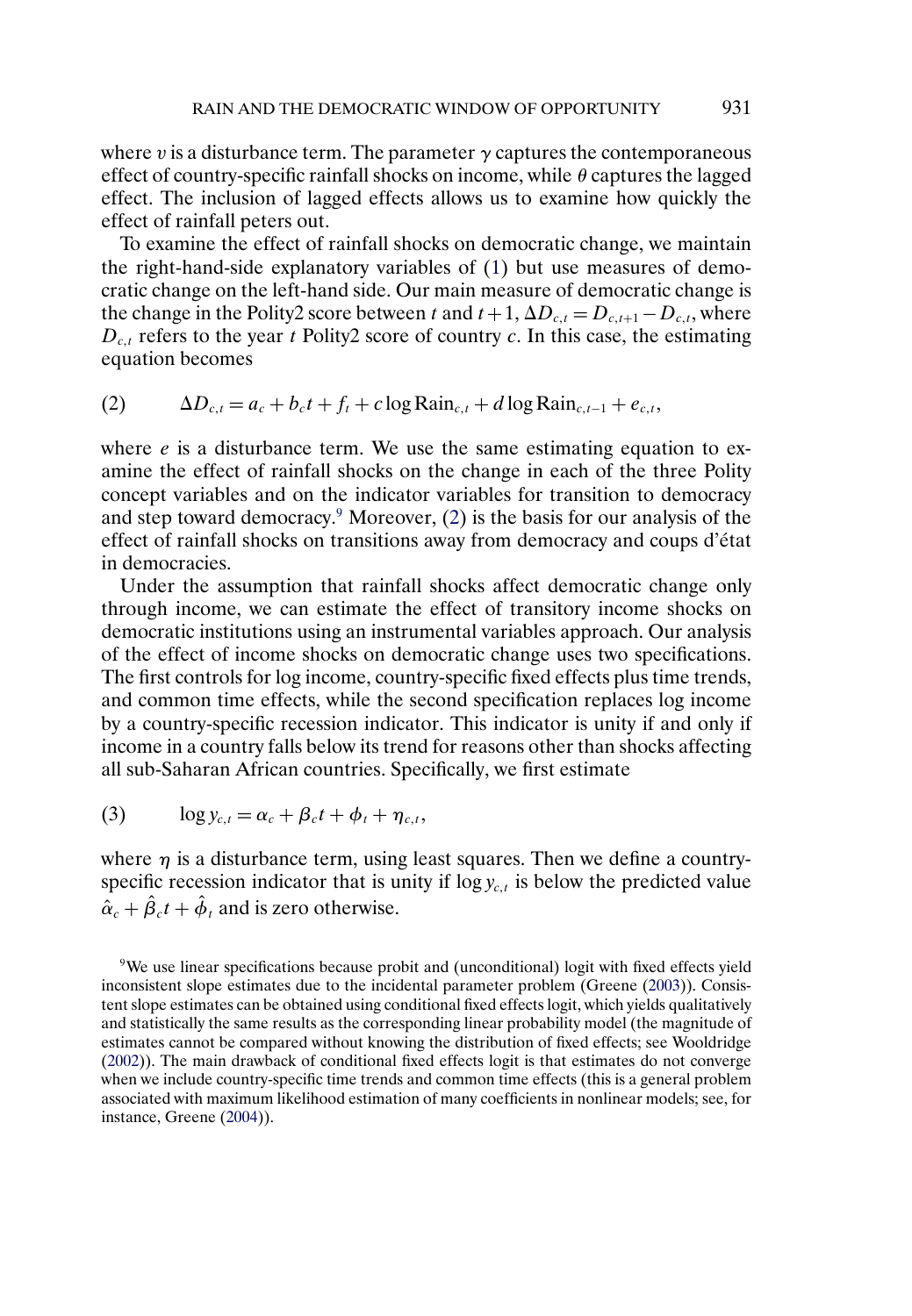## 4. EMPIRICAL RESULTS

<span id="page-9-0"></span>Table III, column 1 shows our estimates of the effect of rainfall shocks on the change in the Polity2 score using equation [\(2\)](#page-8-0). We report least squares estimates and Huber robust standard errors clustered at the country level (in parentheses). All our results refer to the  $1980-2004$  period.<sup>10</sup> The estimates indicate that negative rainfall shocks at  $t - 1$  are followed by statistically significant democratic improvement. In particular, 10 percent lower rainfall levels lead to an improvement of 0.146 points in the Polity2 score, and the effect is statistically significant at the 95 percent confidence level. Given the [−10, 10] range of Polity2, a 0.146 point increase corresponds to an improvement of 0.73 percentage points.

Table III, column 2 estimates the same specification as column 1 but codes interregnum years as missing observations (which is why the number of observations drops to 902) to make the results more readily comparable with our analysis for Polity subscores in columns 3–5. This yields an effect of  $t - 1$  rainfall shocks that is stronger both quantitatively and statistically than in column 1.

Table III, columns 3–5 estimate the effect of rainfall shocks on the change in the Polity subscores for constraints on the executive, political competition, and the openness and competitiveness of executive recruitment. The results show that negative  $t - 1$  rainfall shocks lead to significant democratic improvement

|                      |                  | $\Delta$ Polity2 | $\Delta$ Exconst |                         | $\Delta$ Exrec |
|----------------------|------------------|------------------|------------------|-------------------------|----------------|
|                      | $\left(1\right)$ | (2)              | (3)              | $\Delta$ Polcomp<br>(4) | (5)            |
| Log rainfall, $t$    | 0.261            | 0.031            | 0.093            | $-0.153$                | 0.091          |
|                      | (0.347)          | (0.381)          | (0.111)          | (0.152)                 | (0.171)        |
| Log rainfall, $t-1$  | $-1.461**$       | $-1.660**$       | $-0.459*$        | $-0.578**$              | $-0.485**$     |
|                      | (0.723)          | (0.740)          | (0.256)          | (0.286)                 | (0.244)        |
| Country fixed effect | Yes              | Yes              | Yes              | Yes                     | Yes            |
| Country time trend   | Yes              | Yes              | Yes              | Yes                     | <b>Yes</b>     |
| Common time effect   | Yes              | Yes              | Yes              | Yes                     | Yes            |
| <b>Observations</b>  | 955              | 902              | 902              | 902                     | 902            |

TABLE III RAINFALL AND POLITY CHANGE<sup>a</sup>

<sup>a</sup>The method of estimation is least squares; Huber robust standard errors (in parentheses) are clustered at the country level. The dependent variable in columns 1 and 2 is the  $t$  to  $t + 1$  change in the revised combined Polity score (Polity2); column 2 excludes observations that correspond to interregnum periods. The dependent variable in columns 3–5 is the t to  $t + 1$  change in Polity IV subscores that reflect changes in a country's constraints on the executive (Exconst), political competition (Polcomp), and executive recruitment (Exrec). The range of the dependent variables is as follows: Polity2 [−10, 10], Exconst [1, 7], Polcomp [1, 10], and Exrec [1, 8]. \*Significantly different from zero at 90 percent confidence; \*\*95 percent confidence; \*\*\*99 percent confidence.

 $10$ The first Polity2 observation used corresponds to 1980, but the first rainfall observation corresponds to 1979 (the starting date of the rainfall data), as our specifications include rainfall levels at t and  $t - 1$ .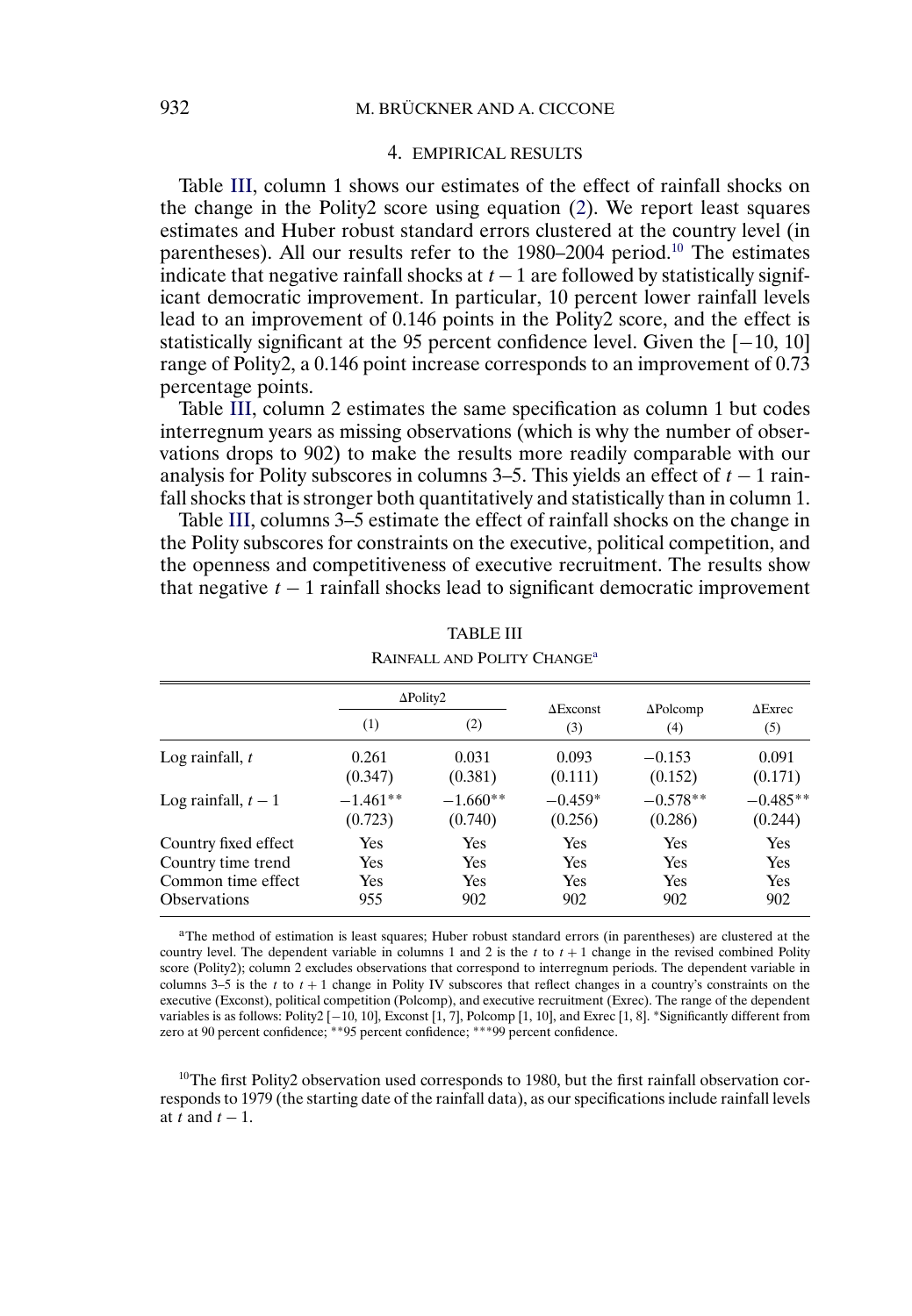<span id="page-10-0"></span>in all three dimensions. Ten percent lower rainfall levels result in an increase of 0.046 points in the executive constraints score, and the effect is statistically significant at the 90 percent confidence level. As this score has a [1, 7] range, a 0.046 point increase amounts to a tightening of executive constraints by 0.77 percentage points. The political competition and executive recruitment scores increase by 0.058 and 0.049 points, respectively, and both effects are statistically significant at the 95 percent confidence level. These changes amount to improvements of 0.64 and 0.69 percentage points, respectively, as political competition has a [1, 10] range and executive recruitment has a [1, 8] range.

Table [IV](#page-11-0) contains our estimates of the effect of rainfall on GDP per capita and the probability of a country-specific recession. Column 1 estimates the effect of contemporaneous rainfall shocks on GDP per capita using equation [\(1\)](#page-7-0). Our results indicate that 10 percent lower rainfall levels lead to a 0.79 percent drop in income per capita, and that the effect is statistically significant at the 99 percent confidence level. Columns 2 and 3 augment the specification in column 1 by lagged rainfall levels.<sup>11</sup> Column 2 shows that rainfall at  $t - 1$ has a statistically insignificant effect on GDP at t. Column 3 includes rainfall at  $t - 2$  as an additional control and finds that the effect is also statistically insignificant. Hence, the main effect of rainfall shocks on income per capita is contemporaneous. Combined with our finding in Table [III,](#page-9-0) where rainfall shocks took 1 year to translate into political change, this suggests that political change follows income shocks with a 1 year lag. Acemoglu and Robinson's [\(2001\)](#page-22-0) theory of political transitions would have predicted a contemporaneous impact, but the discrepancy seems small given the difficulties in dating political changes precisely. In Table [IV,](#page-11-0) column 4, we check whether the contemporaneous effect of rainfall shocks depends on countries' Polity2 score, but find the interaction effect to be statistically insignificant.

Table [IV,](#page-11-0) columns 5–8 consider the effect of rainfall shocks on the countryspecific recession indicator. In column 5, we find that 10 percent lower rainfall levels raise the probability of a recession by 3.9 percentage points, and that the effect is statistically significant at the 99 percent confidence level. Columns 6 and 7 show that the effect of lagged rainfall levels is statistically insignificant, and column 8 shows that the contemporaneous effect of rainfall shocks does not vary significantly with countries' Polity2 score.

 $11$ The Supplemental Material Appendix contains a series of robustness checks. In particular, we reestimate the effect of rainfall on income using rainfall levels rather than log levels, examine the relationship in first differences rather than levels, control for temperature, check for nonlinearities, drop the top 1 percent rainfall observations, account for potential spatial correlation of rainfall, and use a variety of different approaches to calculate standard errors. We also use the Matsuura and Willmott [\(2007\)](#page-23-0) rainfall data and find a statistically significant effect of rainfall shocks on income for (pre-1990) periods where spatial gauge density is relatively good; see footnote [7.](#page-7-0) The Matsuura and Willmott rainfall estimates do not yield a significant effect of rainfall on income for the 1980–2004 period we focus on, however. We think that this is most likely due to the unsatisfactory gauge density in the second half of this period.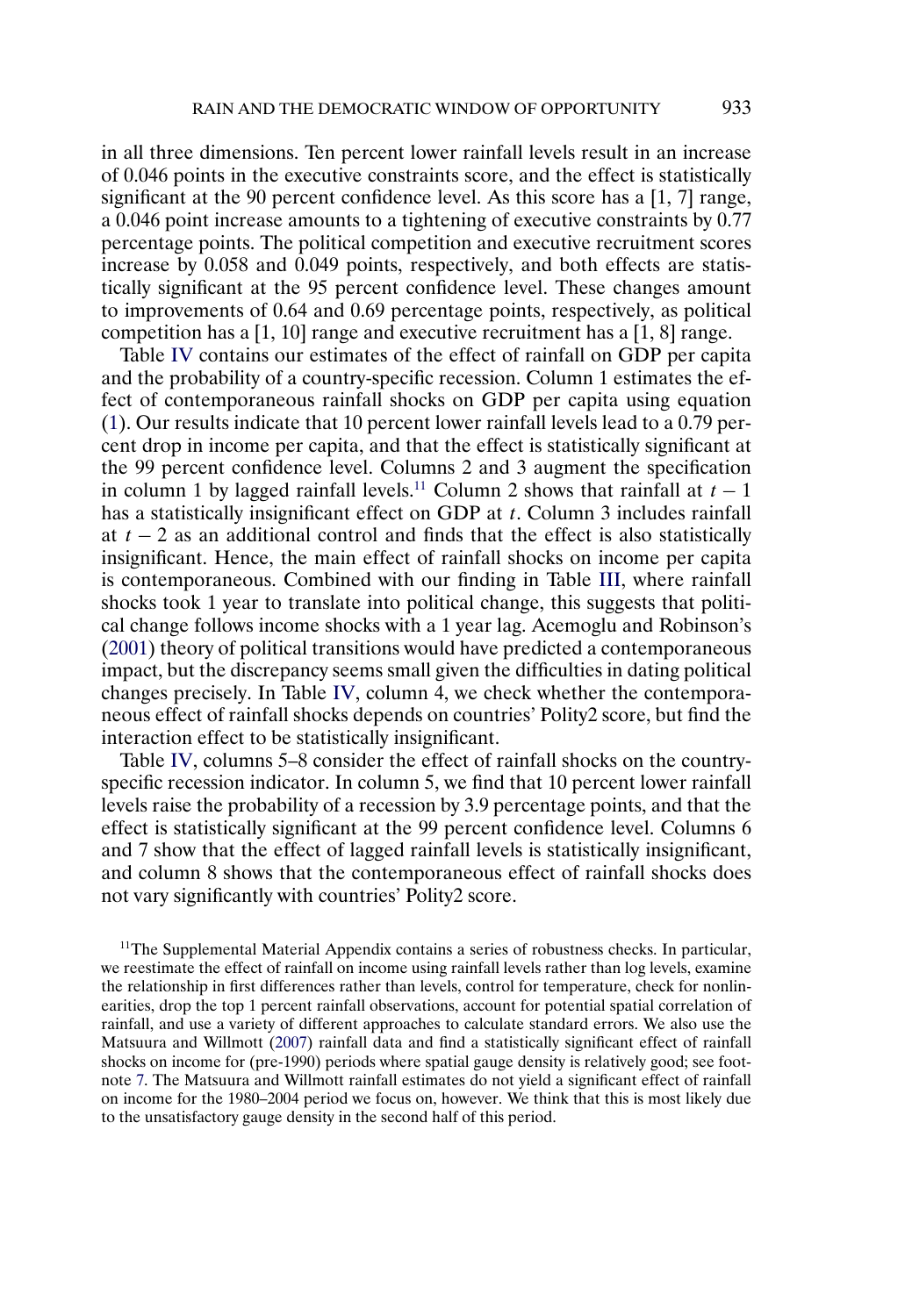<span id="page-11-0"></span>

|                                  |                       |                       |                       | TABLE IV                                                               |                        |                                   |                        |                       |
|----------------------------------|-----------------------|-----------------------|-----------------------|------------------------------------------------------------------------|------------------------|-----------------------------------|------------------------|-----------------------|
|                                  |                       |                       |                       | RAINFALL, PER CAPITA GDP, AND COUNTRY-SPECIFIC RECESSIONS <sup>a</sup> |                        |                                   |                        |                       |
|                                  |                       |                       | Log GDP               |                                                                        |                        | <b>Country Specific Recession</b> |                        |                       |
|                                  | (1)                   | (2)                   | (3)                   | (4)                                                                    | (5)                    | (6)                               | (7)                    | (8)                   |
| Log rainfall, $t$                | $0.079***$<br>(0.029) | $0.075***$<br>(0.026) | $0.076***$<br>(0.027) | $0.082***$<br>(0.030)                                                  | $-0.399***$<br>(0.140) | $-0.382***$<br>(0.127)            | $-0.383***$<br>(0.130) | $-0.376**$<br>(0.154) |
| Log rainfall, $t-1$              |                       | 0.048<br>(0.032)      | 0.046<br>(0.029)      |                                                                        |                        | $-0.191$<br>(0.139)               | $-0.189$<br>(0.125)    |                       |
| Log rainfall, $t-2$              |                       |                       | 0.010<br>(0.035)      |                                                                        |                        |                                   | $-0.018$<br>(0.147)    |                       |
| Log rainfall, $t^*$ Polity2, $t$ |                       |                       |                       | 0.001<br>(0.003)                                                       |                        |                                   |                        | 0.005<br>(0.013)      |
| Polity2, $t$                     |                       |                       |                       | $-0.002$<br>(0.021)                                                    |                        |                                   |                        | $-0.048$<br>(0.091)   |
| Country fixed effect             | Yes                   | Yes                   | Yes                   | Yes                                                                    | Yes                    | Yes                               | Yes                    | Yes                   |
| Country time trend               | Yes                   | Yes                   | Yes                   | Yes                                                                    | Yes                    | Yes                               | Yes                    | Yes                   |
| Common time effect               | Yes                   | Yes                   | <b>Yes</b>            | Yes                                                                    | Yes                    | Yes                               | Yes                    | Yes                   |
| <b>Observations</b>              | 955                   | 955                   | 955                   | 955                                                                    | 955                    | 955                               | 955                    | 955                   |

<sup>a</sup>The method of estimation is least squares; Huber robust standard errors (in parentheses) are clustered at the country level. The dependent variable in columns 1–4 is log real per capita GDP (PWT 6.2). The dependent variable in columns 5–8 is an indicator variable (Country-Specific Recession) that is unity if and only if per capita GDP falls below the country-specific time trend for reasons other than shocks affecting all sub-Saharan countries (see equation ([3](#page-8-0))). \*Significantly different from zero at 90 percen<sup>t</sup> confidence; \*\*95 percen<sup>t</sup> confidence; \*\*\*99 percen<sup>t</sup> confidence.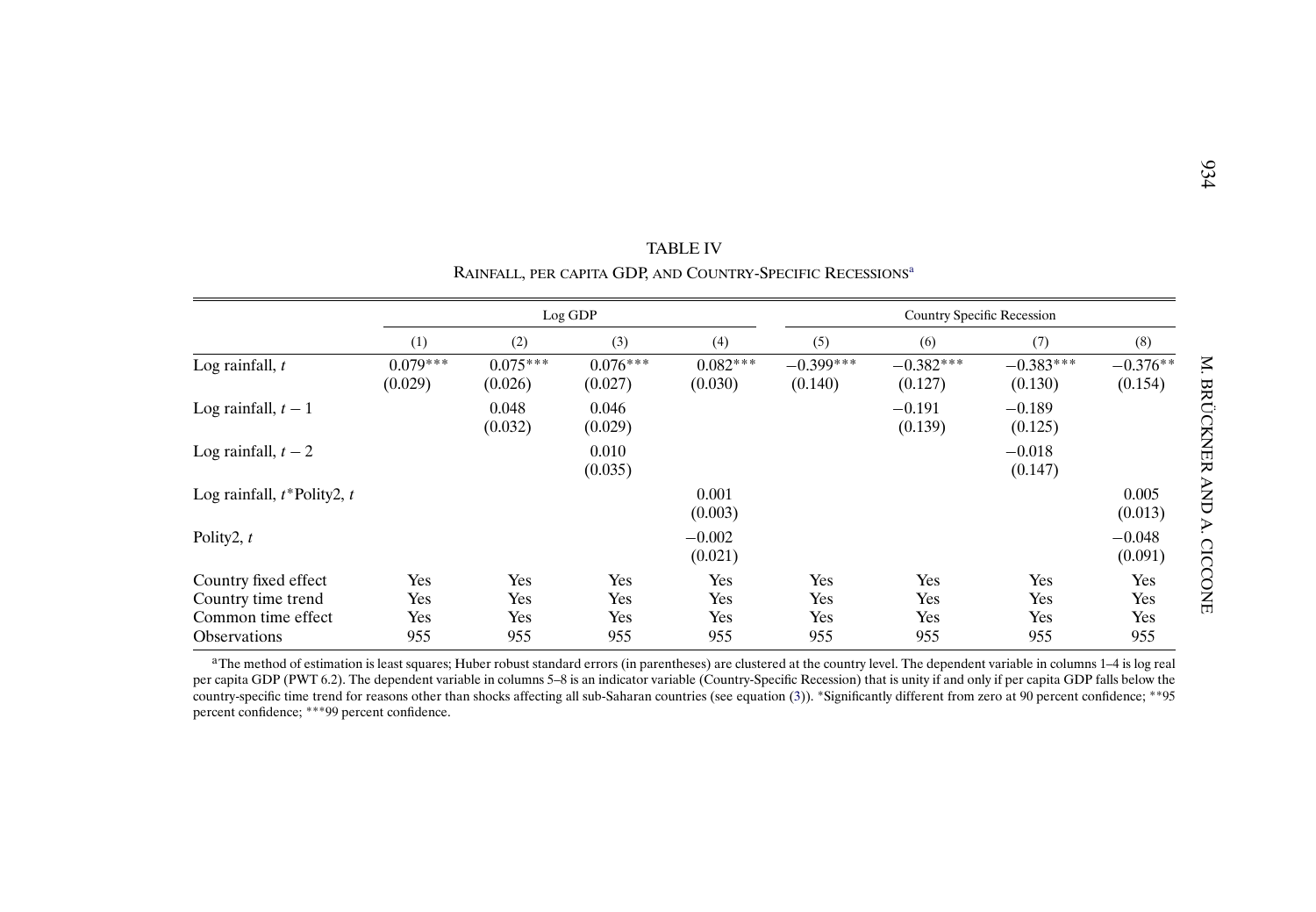<span id="page-12-0"></span>

FIGURE 2.—(A) Rainfall and per capita GDP. (B) Rainfall and Polity change. Nonparametric local polynomial estimates are computed using an Epanechnikov kernel. The bandwidth in (A) is 0.1 and in (B) 0.25 as suggested by cross-validation criteria. Dashed lines indicate 95 percent confidence bands.

To check whether our (linear) specifications miss important aspects of the data, we reestimate the effect of rainfall shocks on per capita GDP and the change in Polity2 using nonparametric local polynomial estimators. Figure 2(A) presents nonparametric local polynomial estimates of the effect of rainfall on GDP.12 We use an Epanechnikov kernel and select the bandwidth as suggested by cross-validation criteria.13 It turns out that the relationship is monotonically increasing except for large positive rainfall shocks, where the relationship is estimated to be hump-shaped.14 The hump is very imprecisely estimated however, because less than 1 percent of rainfall observations are to the right of its peak.<sup>15</sup> (Reestimating equations [\(1\)](#page-7-0) and [\(2\)](#page-8-0) after dropping the top 1 percent of rainfall observations yields results that are slightly stronger statistically; see the Supplemental Material Appendix.) Figure 2(B) uses the same approach to obtain nonparametric local polynomial estimates of the effect of rainfall shocks on the change in the Polity2 score. This relationship is monotonically decreasing over the whole range.

<sup>12</sup>Estimation proceeds in two steps. In the first step, we regress log income per capita and log rainfall on country-specific fixed effects plus time trends and common time effects. Then we take the residuals from these two regressions and use the nonparametric local polynomial estimator to examine the relationship between rainfall and per capita income.

<sup>13</sup>See Bowman and Azzalini [\(1997\)](#page-22-0). Intuitively, cross-validation amounts to choosing the bandwidth to minimize the mean-square error.

<sup>14</sup>We also present nonparametric local polynomial estimates using half and twice the bandwidth recommended by cross-validation in the Supplemental Material Appendix.

 $15$ The Supplemental Material Appendix tests for nonlinearities by including dummy variables for rainfall levels above or below certain percentiles. These dummy variables turn out to have small and statistically insignificant effects, while the linear effect remains statistically significant.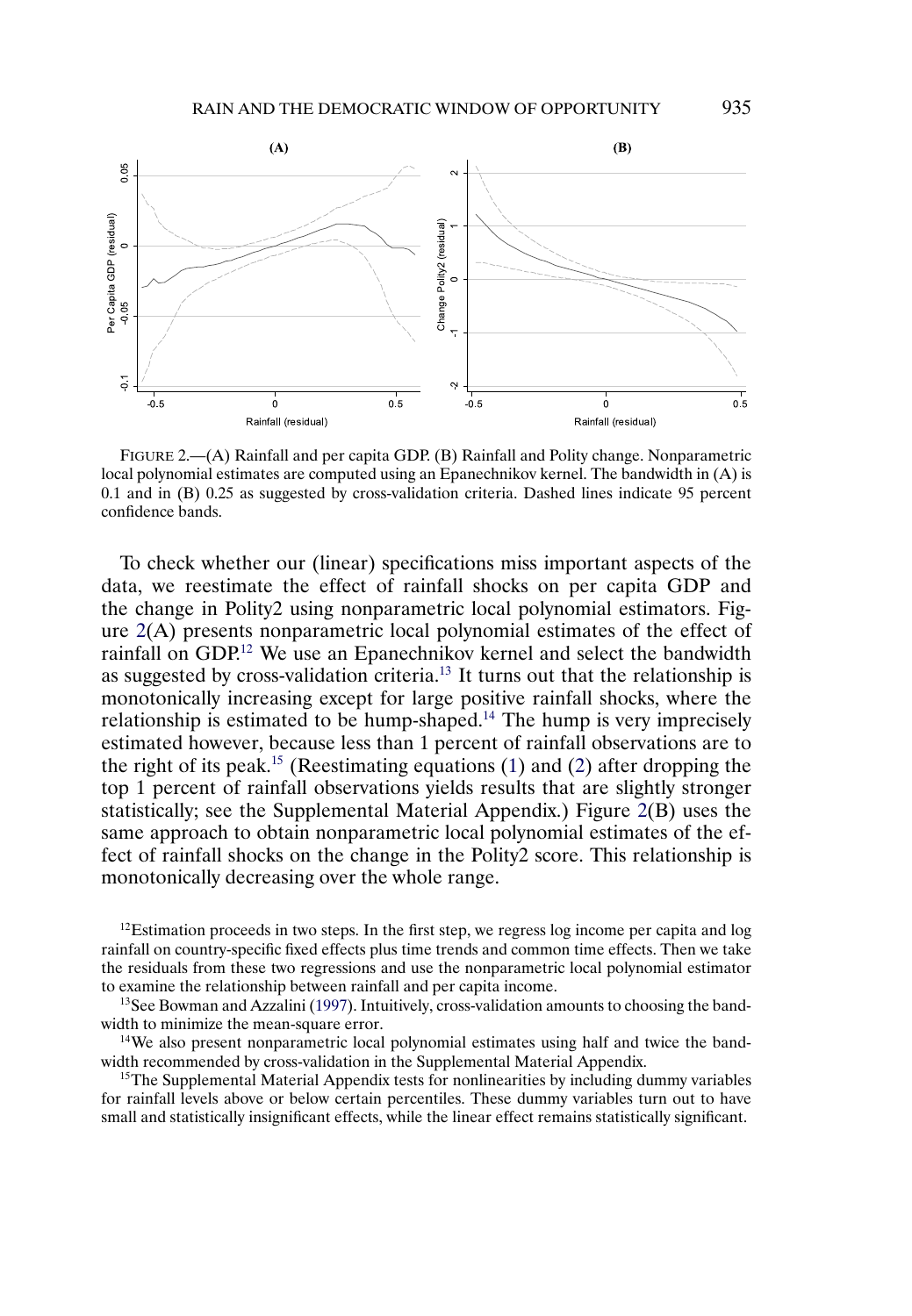<span id="page-13-0"></span>

|                                                                                         |                          | $\Delta$ Polity2         |                                  |                          |                                                                    |                                 | $\Delta$ Exrec           |
|-----------------------------------------------------------------------------------------|--------------------------|--------------------------|----------------------------------|--------------------------|--------------------------------------------------------------------|---------------------------------|--------------------------|
|                                                                                         | (1)<br>2SLS              | (2)<br>2SLS              | (3)<br>LS                        | (4)<br>LS                | $\Delta$ Exconst<br>(5)<br>2SLS                                    | $\Delta$ Polcomp<br>(6)<br>2SLS | (7)<br>2SLS              |
| Log GDP, $t-1$                                                                          | $-18.021**$<br>[0.049]   | $-21.410**$<br>[0.026]   | $-0.045$<br>(0.348)              | $-0.836 - 5.809*$        | $(0.564)$ $[0.073]$                                                | $-7.680**$<br>[0.037]           | $-6.137*$<br>[0.054]     |
| Country fixed effect<br>Country time trend<br>Common time effect<br><b>Observations</b> | Yes<br>Yes<br>Yes<br>955 | Yes<br>Yes<br>Yes<br>902 | Yes<br>Yes<br><b>Yes</b><br>3191 | Yes<br>Yes<br>Yes<br>955 | Yes<br>Yes<br><b>Yes</b><br>902                                    | Yes<br>Yes<br>Yes<br>902        | Yes<br>Yes<br>Yes<br>902 |
| Log rainfall, $t-1$                                                                     | $0.079***$<br>(0.029)    | $0.077***$<br>(0.029)    |                                  |                          | First Stage for Log GDP per capita, $t-1$<br>$0.077***$<br>(0.029) | $0.077***$<br>(0.029)           | $0.077***$<br>(0.029)    |
| Country fixed effect<br>Country time trend<br>Common time effect<br><b>Observations</b> | Yes<br>Yes<br>Yes<br>955 | Yes<br>Yes<br>Yes<br>902 | Yes<br><b>Yes</b><br>Yes<br>3191 | Yes<br>Yes<br>Yes<br>955 | Yes<br>Yes<br>Yes<br>902                                           | Yes<br>Yes<br><b>Yes</b><br>902 | Yes<br>Yes<br>Yes<br>902 |

TABLE V INCOME SHOCKS AND POLITY CHANGE<sup>a</sup>

<sup>a</sup>The method of estimation for the first-stage regressions in the bottom panel is least squares; below the least squares estimates, we report Huber robust standard errors (in parentheses) that are clustered at the country level. The method of estimation used in the top panel is two-stage least squares in columns 1 and 2 and 5–7; below the twostage least squares estimates, we report p-values [in square brackets] based on the Anderson–Rubin test of statistical significance. A key property of this test is that it is robust to weak instruments; 2SLS standard errors are not robust to weak instruments, and inference based on 2SLS standard errors can be very misleading as a result. See Andrews and Stock [\(2005\)](#page-22-0) for a review of these issues. We implement a version of the Anderson–Rubin test that is robust to heteroskedasticity and arbitrary within-country correlation of the residuals. For comparison with the two-stage least squares estimates, the top panel also reports least squares estimates for the world sample (in column 3) and the sub-Saharan African sample (in column 4) with standard errors that are robust to heteroskedasticity and arbitrary withincountry correlation below the estimates. The dependent variable in the top panel, columns  $1-4$  is the t to  $t + 1$  change in the revised combined Polity score (Polity2); column 2 excludes observations that correspond to interregnum periods. The dependent variable in the top panel, columns  $5-7$  is the t to  $t+1$  change in Polity IV subscores of constraints on the executive (Exconst), political competition (Polcomp), and executive recruitment (Exrec). The range of the dependent variables is as follows: Polity2 [−10, 10], Exconst [1, 7], Polcomp [1, 10], and Exrec [1, 8]. The dependent variable in the bottom panel is the log of real per capita GDP. \*Significantly different from zero at 90 percent confidence; \*\*95 percent confidence; \*\*\*99 percent confidence.

Table V presents two-stage least squares (2SLS) estimates of the effect of transitory income shocks on the change in the Polity2 score. These estimates assume that the effect of  $t - 1$  rainfall shocks on democratic change documented in Table [III](#page-9-0) is through income.16 The top panel of Table V contains

<sup>16</sup>In the Supplemental Material Appendix, we examine whether the effect of rainfall shocks on democratic change could be through government expenditures, military expenditures, or consumer prices (rather than GDP per capita). Our analysis does not yield a statistically significant effect of rainfall shocks on these variables. In the case of military expenditures, this could be because limited data force us to work with a quite reduced subsample (interestingly, however, we do find a statistically significant effect of rainfall on GDP per capita and democratic change in this subsample).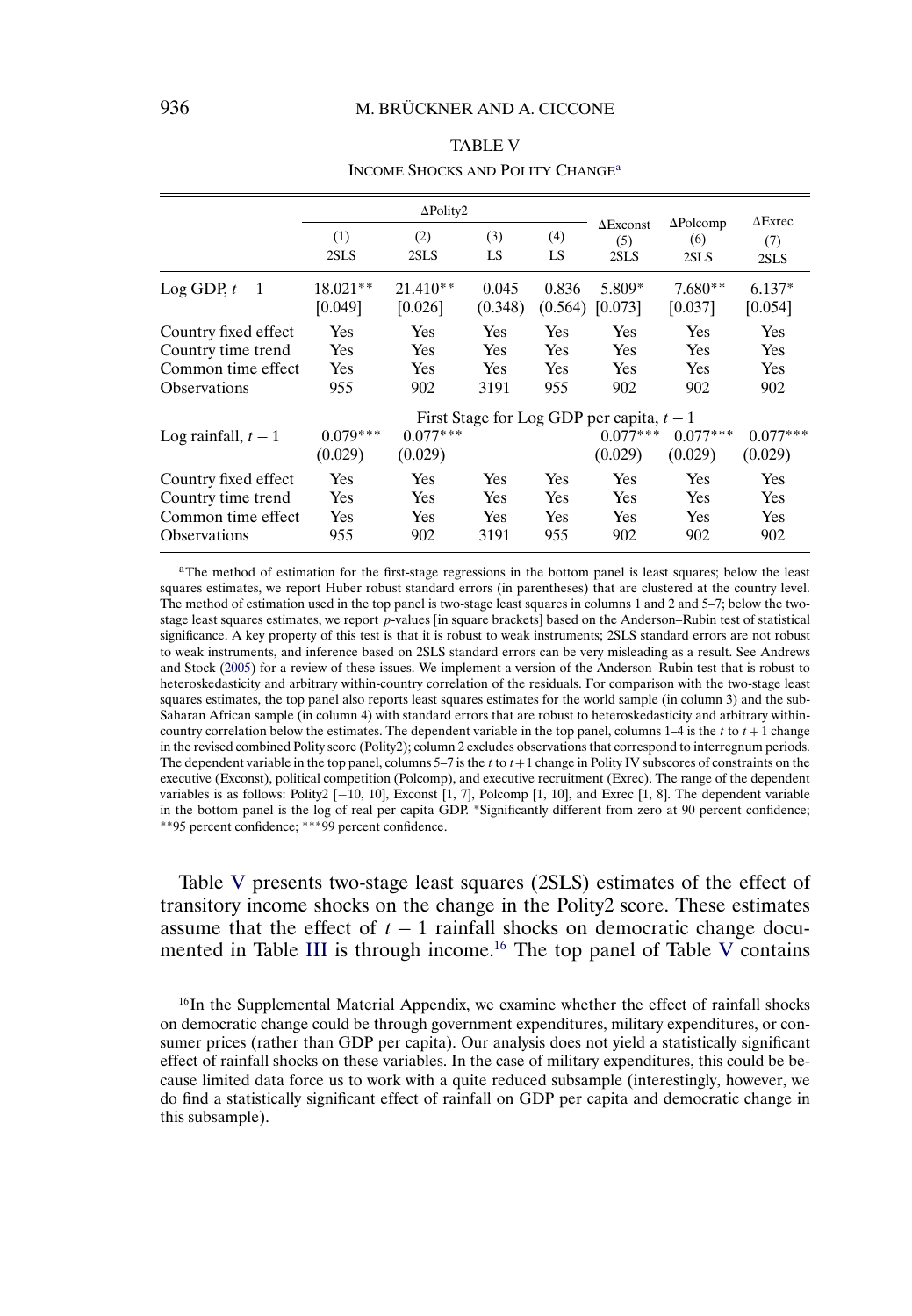<span id="page-14-0"></span>estimates of the effect of log income per capita on democratic change, while the bottom panel presents first-stage effects (when applicable). The result in column 1 indicates that a transitory 1 percent negative income shock at  $t - 1$ leads to an improvement in the Polity2 score of 0.18 points.17 This effect is statistically significant at the 95 percent confidence level and amounts to an increase of 0.9 percentage points given the  $[-10, 10]$  range of the score.<sup>18</sup> In column 2 we drop interregnum periods. The effect continues to be statistically significant at the 95 percent confidence level and is somewhat larger in absolute value than in column  $1.^{19}$ 

For comparison, we show the results using least squares for the world sample (the largest possible sample for 1980–2004) and sub-Saharan Africa in columns 3 and 4, respectively. The least squares estimates have the same sign as the 2SLS estimates, but are much smaller in absolute value and statistically insignificant. For example, in the world sample, a negative income shock of 1 percent leads to an improvement in Polity2 scores of less than 0.01 of a percentage point. For sub-Saharan Africa, the effect is less than 0.05 of a percentage point.20 Our finding that 2SLS estimation yields a stronger negative effect of income shocks on democratic improvements than least squares estimation is most likely explained by the combination of three factors. $^{21}$  First, the window-of-opportunity theory of political transitions stresses transitory economic shocks; permanent shocks change the balance of power permanently and will therefore allow citizens to demand and obtain policy concessions in the future even in the absence of democratic reforms. When we instrument income shocks using rainfall shocks, we isolate transitory income shocks. Hence, the stronger negative effect obtained using 2SLS in column 1 compared to using least squares in column 4 is consistent with theory. Second, the income estimates in the Penn World Tables contain a substantial amount of noise, especially for sub-Saharan African countries (e.g., Heston [\(1994\)](#page-23-0), Deaton [\(2005\)](#page-23-0)). Classical measurement error would affect our least squares estimate in column 4, but not our instrumental variables estimate in column 1 as long as

 $17$ In Table [V,](#page-13-0) the *p*-values in square brackets below 2SLS estimates are based on the Anderson–Rubin test of statistical significance. A key property of this test is robustness to weak instruments. 2SLS standard errors, on the other hand, are not robust to weak instruments, and inference based on 2SLS standard errors can be very misleading as a result. See Andrews and Stock [\(2005\)](#page-22-0) for a review of these issues. The power properties of the Anderson–Rubin test are also good (it is a uniformly most powerful unbiased test under certain conditions). We implement a version of the Anderson–Rubin test that is robust to heteroskedasticity and arbitrary withincountry correlation of the residuals.

<sup>18</sup>In the Supplemental Material Appendix, we show that the effect of year t income shocks is statistically insignificant.

<sup>19</sup>In the Supplemental Material Appendix, we show that results are similar when we measure democratic institutions using the Freedom House [\(2007\)](#page-23-0) political rights indicator.

 $20A$  formal test yields that there is no statistically significant difference between the results for the world sample and for sub-Saharan Africa.

 $^{21}$ In Table [V,](#page-13-0) a Hausman test rejects the equality of the least squares estimate in column 4 and the 2SLS estimate in column 1 at the 90 percent confidence level.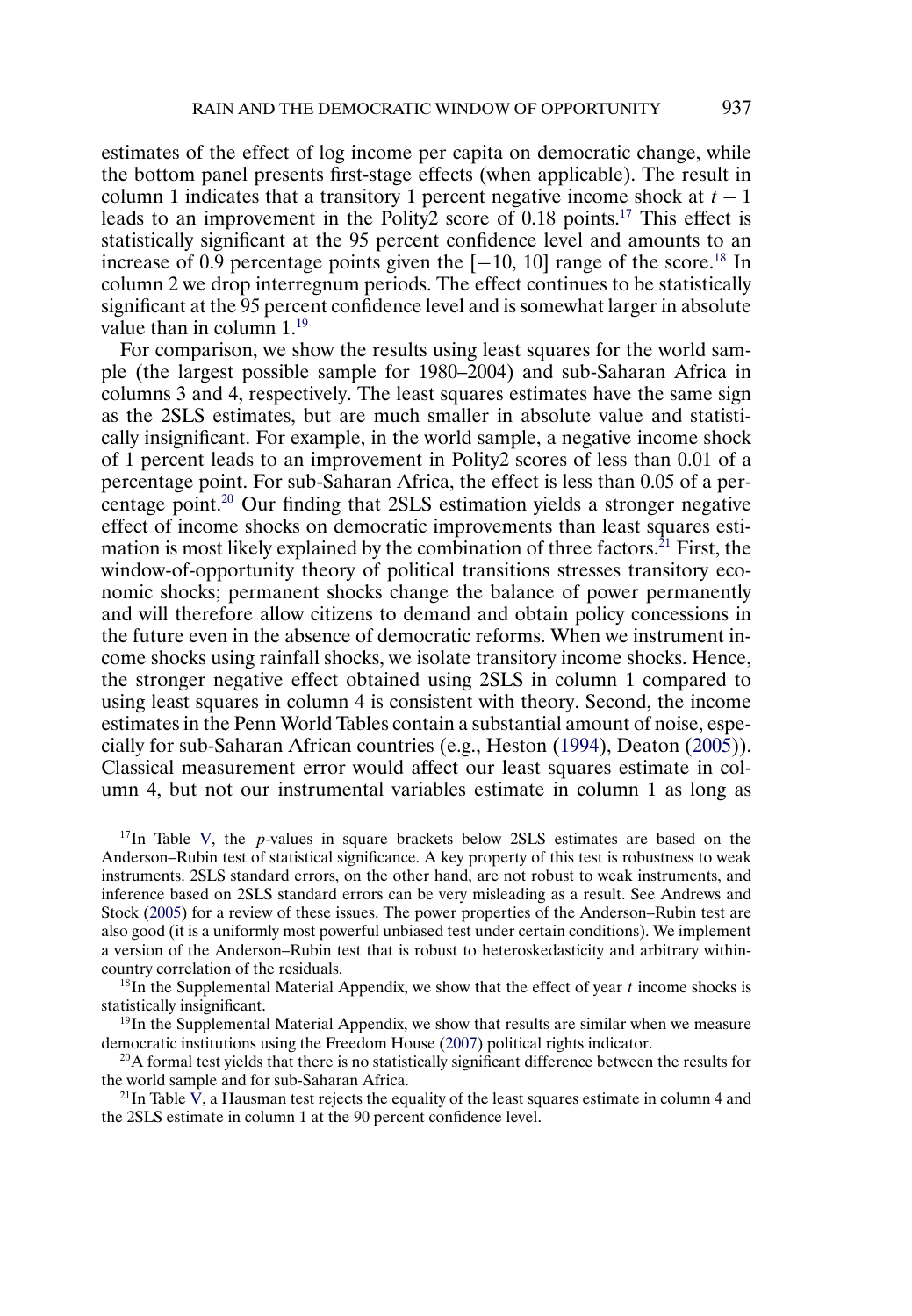<span id="page-15-0"></span>noise in income estimates is uncorrelated with noise in rainfall estimates. Classical measurement error could therefore lead to the least squares estimate in column 4 being attenuated relative to the instrumental variables estimate in column 1. A third reason why the least squares estimate is larger than the instrumental variables estimate could be that democratic reforms are partly anticipated, and that this leads to increases in income before reforms are actually in place. This would bias the least squares estimate upward but leave the instrumental variables estimate unaffected.

Table VI uses the country-specific recession indicator to examine democratic change following recessions. The top panel presents our estimates of the effect of recessions on democratic change, while the bottom panel presents first-stage

|                                                                                         |                          | $\Delta$ Polity2                |                                         |                          |                                                                |                                 | $\Delta$ Exrec                         |
|-----------------------------------------------------------------------------------------|--------------------------|---------------------------------|-----------------------------------------|--------------------------|----------------------------------------------------------------|---------------------------------|----------------------------------------|
|                                                                                         | (1)<br>2SLS              | (2)<br>2SLS                     | (3)<br>LS                               | (4)<br>LS                | $\Delta$ Exconst<br>(5)<br>2SLS                                | $\Delta$ Polcomp<br>(6)<br>2SLS | (7)<br>2SLS                            |
| Country-specific<br>recession, $t-1$                                                    | $3.584**$<br>[0.049]     | $4.166**$<br>[0.026]            | $-0.085$<br>(0.059)                     | $0.199*$<br>(0.115)      | $1.130*$<br>[0.073]                                            | $1.494**$<br>[0.037]            | 1.194*<br>[0.054]                      |
| Country fixed effect<br>Country time trend<br>Common time effect<br><b>Observations</b> | Yes<br>Yes<br>Yes<br>955 | Yes<br>Yes<br><b>Yes</b><br>902 | Yes<br><b>Yes</b><br><b>Yes</b><br>3191 | Yes<br>Yes<br>Yes<br>955 | Yes<br>Yes<br>Yes<br>902                                       | Yes<br>Yes<br>Yes<br>902        | Yes<br><b>Yes</b><br><b>Yes</b><br>902 |
| Log rainfall, $t-1$                                                                     | $-0.399***$<br>(0.140)   | $-0.398***$<br>(0.141)          |                                         |                          | First Stage for Country-Specific Recession, $t - 1$<br>(0.141) | $-0.398***-0.398***$<br>(0.141) | $-0.398***$<br>(0.141)                 |
| Country fixed effect<br>Country time trend<br>Common time effect<br><b>Observations</b> | Yes<br>Yes<br>Yes<br>955 | Yes<br>Yes<br>Yes<br>902        | Yes<br>Yes<br>Yes<br>3191               | Yes<br>Yes<br>Yes<br>955 | Yes<br>Yes<br>Yes<br>902                                       | Yes<br>Yes<br>Yes<br>902        | Yes.<br>Yes.<br><b>Yes</b><br>902      |

TABLE VI COUNTRY-SPECIFIC RECESSIONS AND POLITY CHANGEa

<sup>a</sup>The method of estimation for the first-stage regressions in the bottom panel is least squares; below the least squares estimates, we report Huber robust standard errors (in parentheses) that are clustered at the country level. The method of estimation used in the top panel is two-stage least squares in columns 1 and 2 and 5–7; below the twostage least squares estimates, we report p-values [in square brackets] based on the Anderson–Rubin test of statistical significance. A key property of this test is that it is robust to weak instruments; 2SLS standard errors are not robust to weak instruments, and inference based on 2SLS standard errors can be very misleading as a result. See Andrews and Stock [\(2005\)](#page-22-0) for a review of these issues. We implement a version of the Anderson–Rubin test that is robust to heteroskedasticity and arbitrary within-country correlation of the residuals. For comparison with the two-stage least squares estimates, the top panel also reports least squares estimates for the world sample (in column 3) and the sub-Saharan African sample (in column 4) with standard errors that are robust to heteroskedasticity and arbitrary withincountry correlation below the estimates. The dependent variable in the top panel, columns  $1-4$  is the t to  $t + 1$  change in the revised combined Polity score (Polity2); column 2 excludes observations that correspond to interregnum periods. The dependent variable in the top panel, columns  $5-7$  is the t to  $t + 1$  change in Polity IV subscores of constraints on the executive (Exconst), political competition (Polcomp), and executive recruitment (Exrec). The range of the dependent variables is as follows: Polity2 [−10, 10], Exconst [1, 7], Polcomp [1, 10], and Exrec [1, 8]. The dependent variable in the bottom panel is a country specific recession indicator that is unity if and only if per capita GDP falls below the country-specific time trend for reasons other than shocks affecting all sub-Saharan countries (see equation [\(3\)](#page-8-0)). \*Significantly different from zero at 90 percent confidence; \*\*95 percent confidence; \*\*\*99 percent confidence.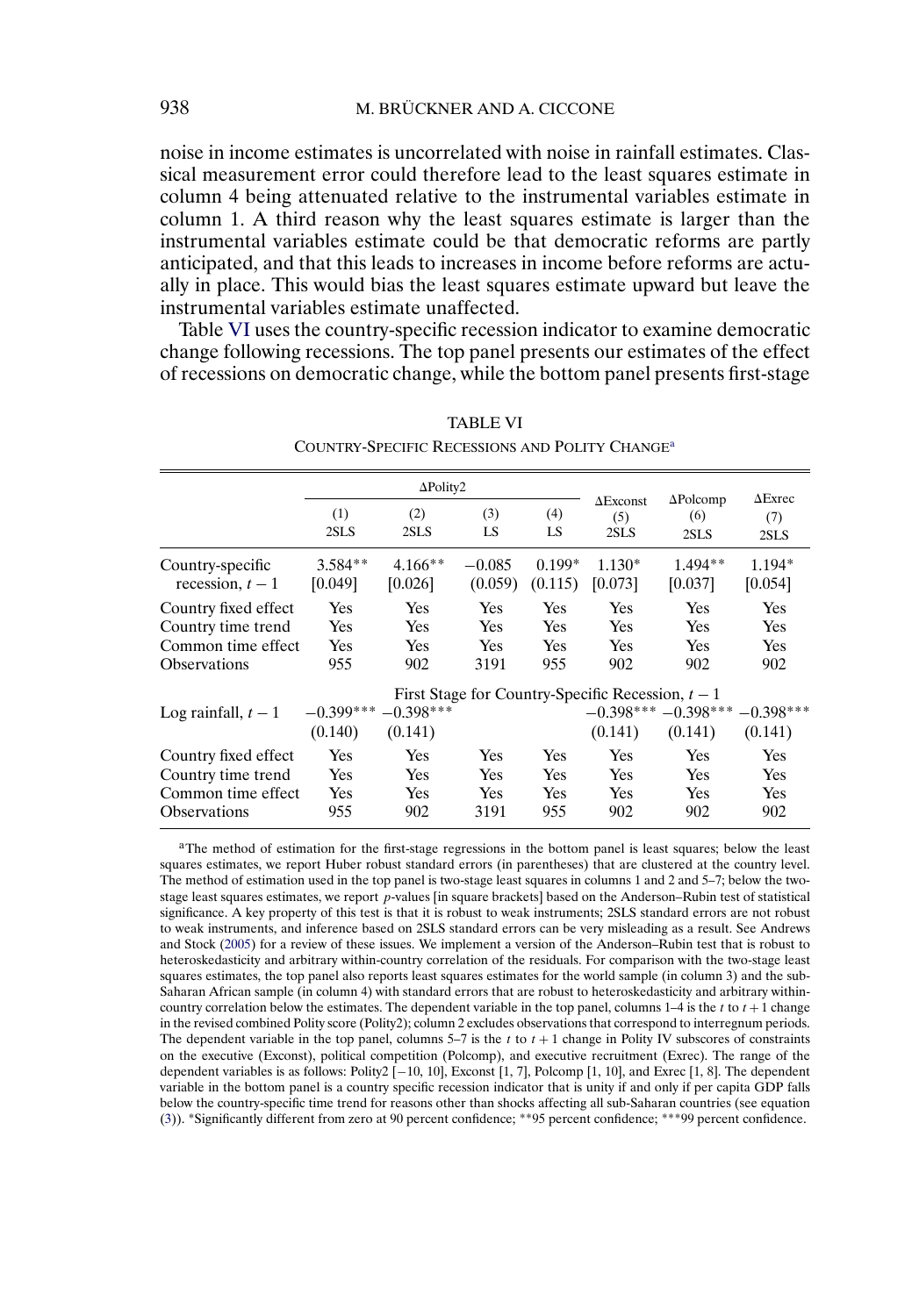<span id="page-16-0"></span>effects (when applicable). Columns 1 and 2 measure democratic change using the Polity2 score. The 2SLS estimates in column 1 imply that recessions increase the Polity2 score by 18 percentage points and that the effect is statistically significant at the 95 percent confidence level. The effect is somewhat stronger statistically and quantitatively when we exclude interregnum periods in column 2. Columns 3 and 4 show that least squares estimates of the effect of recessions on Polity2 are much smaller than 2SLS estimates, whether we consider the world sample in column 3 or sub-Saharan Africa in column 4. Columns 5–7 indicate that recessions also lead to statistically significant improvements in the Polity subscores. Our 2SLS estimates imply that the score for executive constraints improves by 19 percentage points, while the scores for political competition and for the openness and competitiveness of executive recruitment both improve by 17 percentage points.

Table [VII](#page-17-0) augments our baseline estimating equations by including the lagged Polity2 score as an additional control. Columns 1 and 2 use the augmented specifications to reexamine the effect of rainfall shocks on the change in the Polity2 score. Column 1 contains least squares results, while column 2 contains system–generalized method of moment (GMM) estimates (Blundell and Bond [\(1998\)](#page-22-0)). Both show an effect of  $t - 1$  rainfall shocks that is very similar to our baseline result in column 1 of Table [III.](#page-9-0) Columns 3 and 4 of Table [VII](#page-17-0) contain 2SLS estimates of the effect of income shocks on the change in the Polity2 score, and columns 5–8 add further Polity2 lags on the right-hand side of the estimating equation. Results are again very similar to our baseline estimates.22

Table [VIII,](#page-18-0) column 1 shows the effect of rainfall shocks on the probability of democratization using the Persson and Tabellini [\(2003,](#page-23-0) [2006,](#page-23-0) [2008\)](#page-24-0) and Polity IV project definition of democracy. Our results indicate that negative  $t - 1$  rainfall shocks lead to an increase in the probability of a transition to democracy between t and  $t + 1$ , and that the effect is statistically significant at the 95 percent confidence level. The point estimate implies that 10 percent lower rainfall levels increase the probability of a democratic transition by 1.25 percentage points.23 Column 2 repeats the analysis using the democratization step indicator based on the Epstein et al. [\(2006\)](#page-23-0) and Polity IV trichotomous classification of polities. This yields that 10 percent lower rainfall levels raise the probability of a step toward democracy by 1.4 percentage points and that the effect is statistically significant at the 95 percent confidence level.

Columns 3 and 4 of Table [VIII](#page-18-0) estimate the effect of rainfall shocks on the probability of transitions away from democracy (autocratic transitions) and

 $^{22}$ In the Supplemental Material Appendix, we show that results are very similar when we put the Polity2 level (instead of the Polity2 change) on the left-hand side of these estimating equations.

 $^{23}$ In an earlier working paper version (see Brückner and Ciccone [\(2008\)](#page-22-0)), we showed that negative rainfall shocks also have a significantly positive effect on the probability of a transition to democracy when using the Przeworski et al. [\(2000\)](#page-24-0) democracy indicator.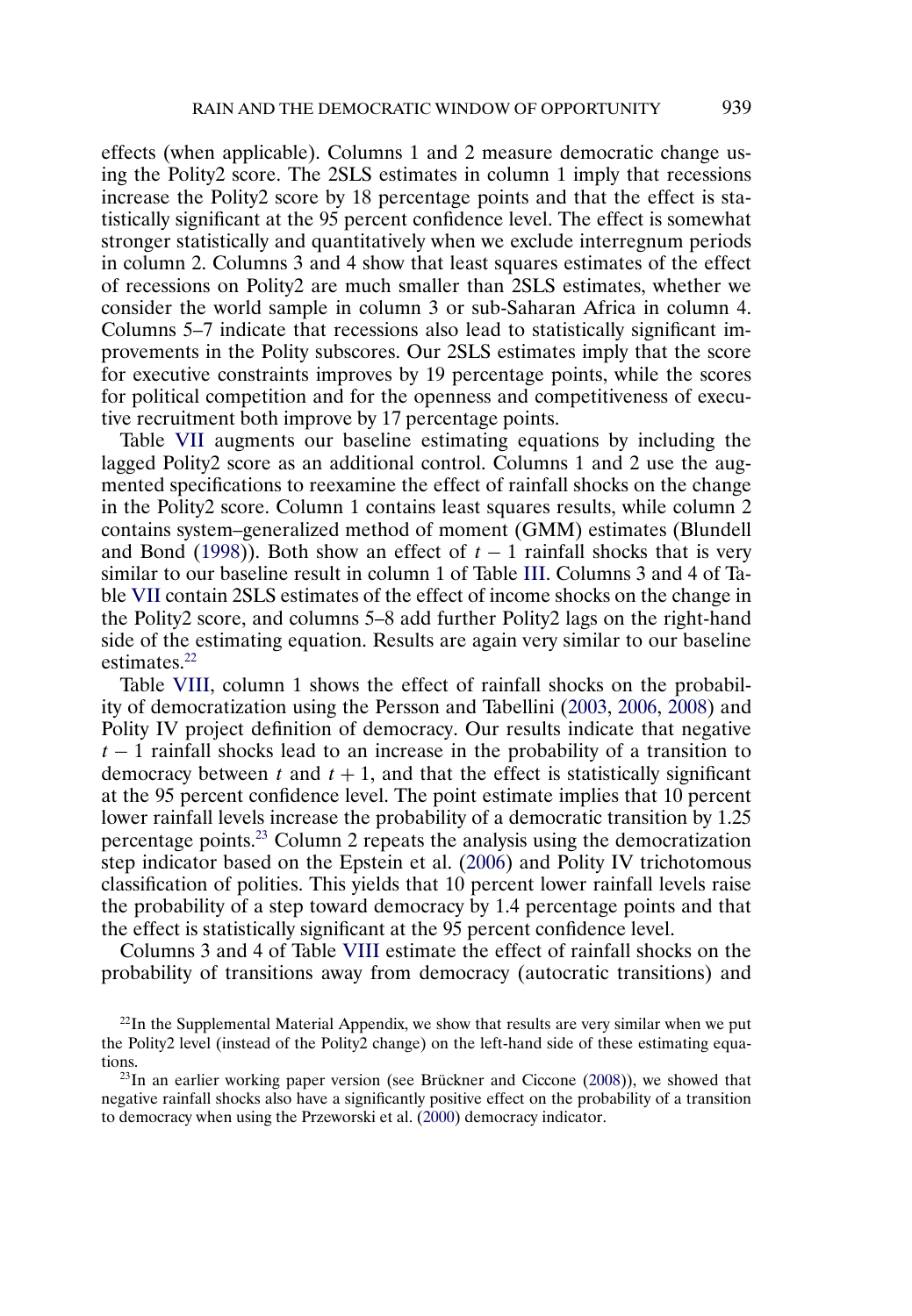<span id="page-17-0"></span>

|                                     | <b>TABLE VII</b>       |                                                                       |                        |                        |                        |                        |                        |                        |  |
|-------------------------------------|------------------------|-----------------------------------------------------------------------|------------------------|------------------------|------------------------|------------------------|------------------------|------------------------|--|
|                                     |                        | INCOME SHOCKS, POLITY CHANGE, AND DEMOCRATIC CONVERGENCE <sup>a</sup> |                        |                        |                        |                        |                        |                        |  |
|                                     |                        |                                                                       |                        |                        | $\Delta$ Polity2       |                        |                        |                        |  |
|                                     | (1)<br>LS              | (2)<br>SYS-GMM                                                        | (3)<br>2SLS            | (4)<br>2SLS            | (5)<br>LS              | (6)<br>SYS-GMM         | (7)<br>2SLS            | (8)<br>2SLS            |  |
| Polity2, $t$                        | $-0.294***$<br>(0.023) | $-0.293***$<br>(0.023)                                                | $-0.282***$<br>(0.043) | $-0.286***$<br>(0.036) | $-0.174***$<br>(0.034) | $-0.175***$<br>(0.034) | $-0.199***$<br>(0.040) | $-0.215***$<br>(0.043) |  |
| Polity2, $t-1$                      |                        |                                                                       |                        |                        | $-0.171***$<br>(0.025) | $-0.171***$<br>(0.025) | $-0.120**$<br>(0.052)  | $-0.102*$<br>(0.055)   |  |
| Log rainfall, $t$                   | 0.213<br>(0.317)       | 0.227<br>(0.324)                                                      |                        |                        | 0.169<br>(0.296)       | 0.142<br>(0.318)       |                        |                        |  |
| Log rainfall, $t-1$                 | $-1.404**$<br>(0.690)  | $-1.562**$<br>(0.692)                                                 |                        |                        | $-1.403**$<br>(0.661)  | $-1.581**$<br>(0.690)  |                        |                        |  |
| Log GDP, $t-1$                      |                        |                                                                       | $-17.360**$<br>[0.046] |                        |                        |                        | $-17.416**$<br>[0.036] |                        |  |
| Country-specific recession, $t - 1$ |                        |                                                                       |                        | $3.450**$<br>[0.046]   |                        |                        |                        | $3.460**$<br>[0.036]   |  |
| Country fixed effect                | Yes                    | Yes                                                                   | Yes                    | Yes                    | Yes                    | Yes                    | Yes                    | Yes                    |  |
| Country time trend                  | Yes                    | Yes                                                                   | Yes                    | Yes                    | Yes                    | Yes                    | Yes                    | Yes                    |  |
| Common time effect<br>Observations  | Yes<br>955             | Yes<br>955                                                            | Yes<br>955             | Yes<br>955             | Yes<br>955             | Yes<br>955             | Yes<br>955             | Yes<br>955             |  |

<sup>a</sup>The method of estimation in columns 1 and 5 is least squares, in columns 2 and 6 is system–GMM, and in columns 3, 4, 7, and 8 is two-stage least squares; below the least squares estimates, we report Huber robust standard errors (in parentheses) that are clustered at the country level; below the two-stage least squares estimates, we report p-values [in square brackets] based on the Anderson–Rubin test of statistical significance. A key property of this test is that it is robust to weak instruments; 2SLS standard errors are not robust to weak instruments, and inference based on 2SLS standard errors can be very misleading as <sup>a</sup> result. See Andrews and Stock ([2005](#page-22-0)) for <sup>a</sup> review of these issues. We implement a version of the Anderson–Rubin test that is robust to heteroskedasticity and arbitrary within-country correlation of the residuals. The dependent variable is the t to  $t+1$  change in the revised combined Polity score (Polity2). The instrumental variable in columns 3 and 4 and 7 and 8 is rainfall. Country-specific recession is an indicator variable that takes on the value of unity if and only if per capita GDP falls below the country-specific time trend for reasons other than shocks affecting all sub-Saharan countries (see equation ([3](#page-8-0))). \*Significantly different from zero at 90 percen<sup>t</sup> confidence; \*\*95 percen<sup>t</sup> confidence; \*\*\*99 percen<sup>t</sup> confidence.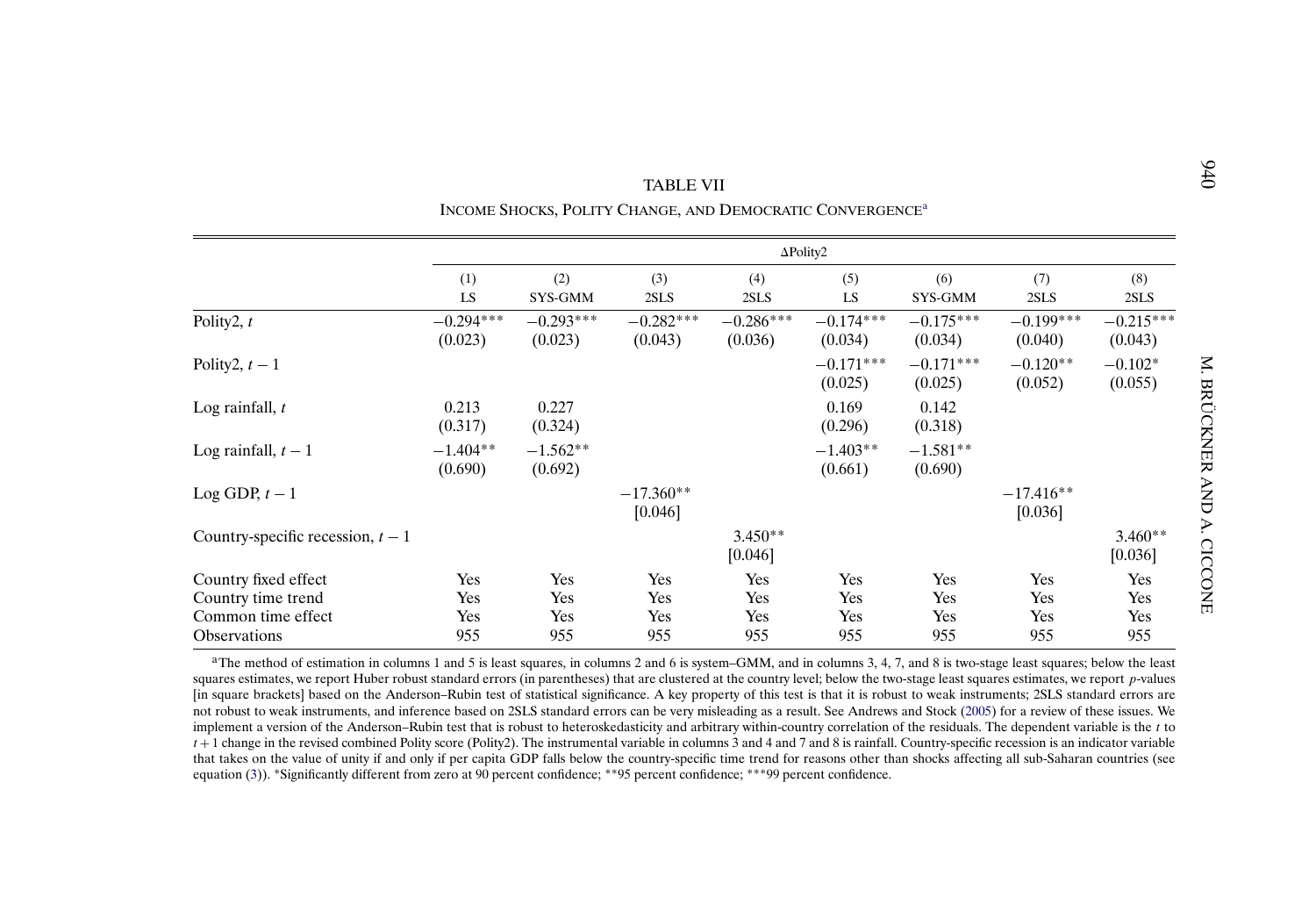<span id="page-18-0"></span>

|                      | (1)        | Democratic Transition Democratization Step Autocratic Transition Coup in Democracy<br>(2) | (3)      | (4)      |
|----------------------|------------|-------------------------------------------------------------------------------------------|----------|----------|
| Log rainfall, $t$    | 0.027      | 0.016                                                                                     | $-0.021$ | $-0.005$ |
|                      | (0.034)    | (0.027)                                                                                   | (0.048)  | (0.089)  |
| Log rainfall, $t-1$  | $-0.125**$ | $-0.140**$                                                                                | 0.169    | $-0.003$ |
|                      | (0.057)    | (0.064)                                                                                   | (0.113)  | (0.115)  |
| Country fixed effect | Yes        | Yes                                                                                       | Yes      | Yes      |
| Country time trend   | Yes        | Yes                                                                                       | Yes      | Yes      |
| Common time effect   | Yes        | Yes                                                                                       | Yes      | Yes      |
| <b>Observations</b>  | 700        | 867                                                                                       | 255      | 255      |

## TABLE VIII RAINFALL AND POLITY TRANSITIONS<sup>a</sup>

<sup>a</sup>The method of estimation is least squares; Huber robust standard errors (in parentheses) are clustered at the country level. The dependent variable in column 1 is a democratic transition indicator that is equal to unity in year  $t$ if and only if the country is a democracy in  $t + 1$  but a nondemocracy in t (the year t indicator is not defined if the country is a democracy in  $t$ ). The dependent variable in column 2 is a democratization step indicator that is equal to unity in year  $t$  if and only if the country is upgraded to either a partial or full democracy between  $t$  and  $t + 1$  (the year t indicator is not defined if the country is a full democracy in  $t$ ). The dependent variable in column 3 is an autocratic transition indicator that is equal to unity in year  $t$  if and only if the country is a nondemocracy in  $t + 1$  but a democracy in  $t$  (the year t indicator is not defined if the country is a nondemocracy in t). The dependent variable in column 4 is the incidence of a coup in African countries that were democracies. Coup data are taken from Polity IV, where a coup is defined as a forceful seizure of executive authority and office by a dissident/opposition faction within the country's ruling or political elites that results in a substantial change in the executive leadership and the policies of the prior regime. For further detail on the coding of the dependent variables, see the main text. \*Significantly different from zero at 90 percent confidence; \*\*95 percent confidence; \*\*\*99 percent confidence.

coups d'état in democracies. The estimates in column 3 indicate that autocratic transitions are more likely following positive  $t - 1$  rainfall shocks. The effect of rainfall shocks is actually larger in absolute value than for democratic transitions in column 1, but very imprecisely estimated and therefore statistically insignificant. For coups d'état in democracies, the effect of rainfall shocks is small and statistically insignificant.<sup>24</sup>

Table [IX,](#page-19-0) columns 1–3 summarize our findings on the effect of income shocks on transitions to democracy. The least squares effect of income shocks on democratic transitions is very small and statistically insignificant. The effect also turns out to have the wrong sign from the point of view of the democratic window-of-opportunity theory (it implies that negative income shocks decrease the probability of a democratic transition). But the 2SLS estimate in column 2 indicates that negative income shocks lead to an increase in the probability of a democratic transition and that the effect is statistically significant at the 95 percent confidence level. The point estimate implies that a transitory negative

<sup>24</sup>The sample of autocratic transitions and coups d'état in democracies is much smaller than the sample of democratic transitions. It is also interesting to note that Acemoglu and Robinson's [\(2001\)](#page-22-0) theory of political transitions is consistent with negative economic shocks leading to democratic transitions but not to democratic reversals.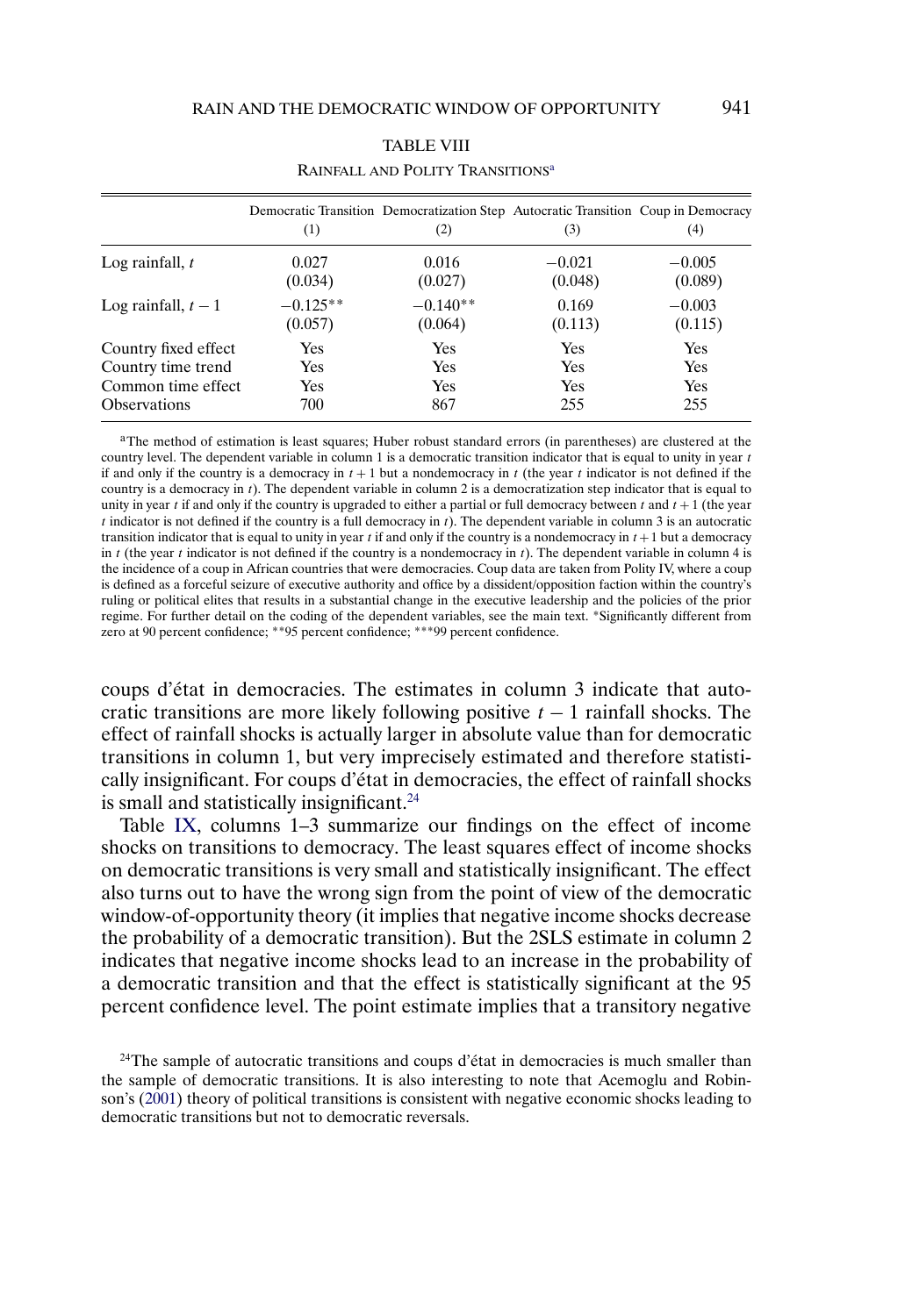#### TABLE IX

<span id="page-19-0"></span>

|                                                                                         |                                 | Democratic Transition    |                                                                                                |                                               | Democratization Step                          |                                               |
|-----------------------------------------------------------------------------------------|---------------------------------|--------------------------|------------------------------------------------------------------------------------------------|-----------------------------------------------|-----------------------------------------------|-----------------------------------------------|
|                                                                                         | (1)<br>LS                       | (2)<br>2SLS              | (3)<br>2SLS                                                                                    | (4)<br>LS                                     | (5)<br>2SLS                                   | (6)<br>2SLS                                   |
| Log GDP, $t-1$                                                                          | 0.056<br>(0.058)                | $-1.285**$<br>[0.027]    |                                                                                                | $-0.053$<br>(0.051)                           | $-1.471**$<br>[0.029]                         |                                               |
| Country specific<br>recession, $t-1$                                                    |                                 |                          | $0.235**$<br>[0.027]                                                                           |                                               |                                               | $0.279**$<br>[0.029]                          |
| Country fixed effect<br>Country time trend<br>Common time effect<br><b>Observations</b> | <b>Yes</b><br>Yes<br>Yes<br>700 | Yes<br>Yes<br>Yes<br>700 | <b>Yes</b><br>Yes<br><b>Yes</b><br>700                                                         | <b>Yes</b><br><b>Yes</b><br><b>Yes</b><br>867 | <b>Yes</b><br><b>Yes</b><br><b>Yes</b><br>867 | <b>Yes</b><br><b>Yes</b><br>Yes<br>867        |
| Log rainfall, $t-1$                                                                     |                                 | $0.095***$<br>(0.037)    | First Stage for Log GDP per capita/Country Specific Recession, $t-1$<br>$-0.519***$<br>(0.164) |                                               | $0.094***$<br>(0.032)                         | $-0.494***$<br>(0.151)                        |
| Country fixed effect<br>Country time trend<br>Common time effect<br><b>Observations</b> | <b>Yes</b><br>Yes<br>Yes<br>700 | Yes<br>Yes<br>Yes<br>700 | <b>Yes</b><br><b>Yes</b><br><b>Yes</b><br>700                                                  | <b>Yes</b><br>Yes<br>Yes<br>867               | <b>Yes</b><br><b>Yes</b><br><b>Yes</b><br>867 | <b>Yes</b><br><b>Yes</b><br><b>Yes</b><br>867 |

#### INCOME SHOCKS AND TRANSITIONS TO DEMOCRACYa

 $a$ The method of estimation in columns 1 and 4 is least squares and columns 2, 3, 5, and 6 is two-stage least squares; below the least squares estimates, we report Huber robust standard errors (in parentheses) that are clustered at the country level; below the two-stage least squares estimates, we report  $p$ -values [in square brackets] based on the Anderson–Rubin test of statistical significance. A key property of this test is that it is robust to weak instruments; 2SLS standard errors are not robust to weak instruments, and inference based on 2SLS standard errors can be very misleading as a result. See Andrews and Stock [\(2005\)](#page-22-0) for a review of these issues. We implement a version of the Anderson–Rubin test that is robust to heteroskedasticity and arbitrary within-country correlation of the residuals. The dependent variable in columns  $1-3$  is a democratic transition indicator that is equal to unity in year  $t$  if and only if the country is a democracy in  $t + 1$  but a nondemocracy in t (the year t indicator is not defined if the country is a democracy in t). The dependent variable in columns  $4-6$  is a democratization step indicator that is equal to unity in year t if and only if the country is upgraded to either a partial or full democracy between t and  $t + 1$  (the year t indicator is not defined if the country is a full democracy in  $t$ ). For further detail on the coding of the dependent variables, see the main text. Country specific recession is an indicator variable that is unity if and only if per capita GDP falls below the country-specific time trend for reasons other than shocks affecting all sub-Saharan countries (see equation [\(3\)](#page-8-0)). \*Significantly different from zero at 90 percent confidence; \*\*95 percent confidence; \*\*\*99 percent confidence.

income shock of 1 percent increases the probability of democratization by 1.3 percentage points. Column 3 shows that following recessions, the probability of a democratic transition increases by 23.5 percentage points and that the effect is statistically significant at the 95 percent confidence level.<sup>25</sup>

 $25$ Bratton and van de Walle [\(1997\)](#page-22-0) discussed democratic transitions in Africa over the 1988– 1994 period and argued that transitions are largely explained by domestic political forces rather than by domestic economic conditions. Our results indicate that country-specific economic factors did play a role over the 1980–2004 period (there are too few transitions for the 1988–1994 period for statistical analysis).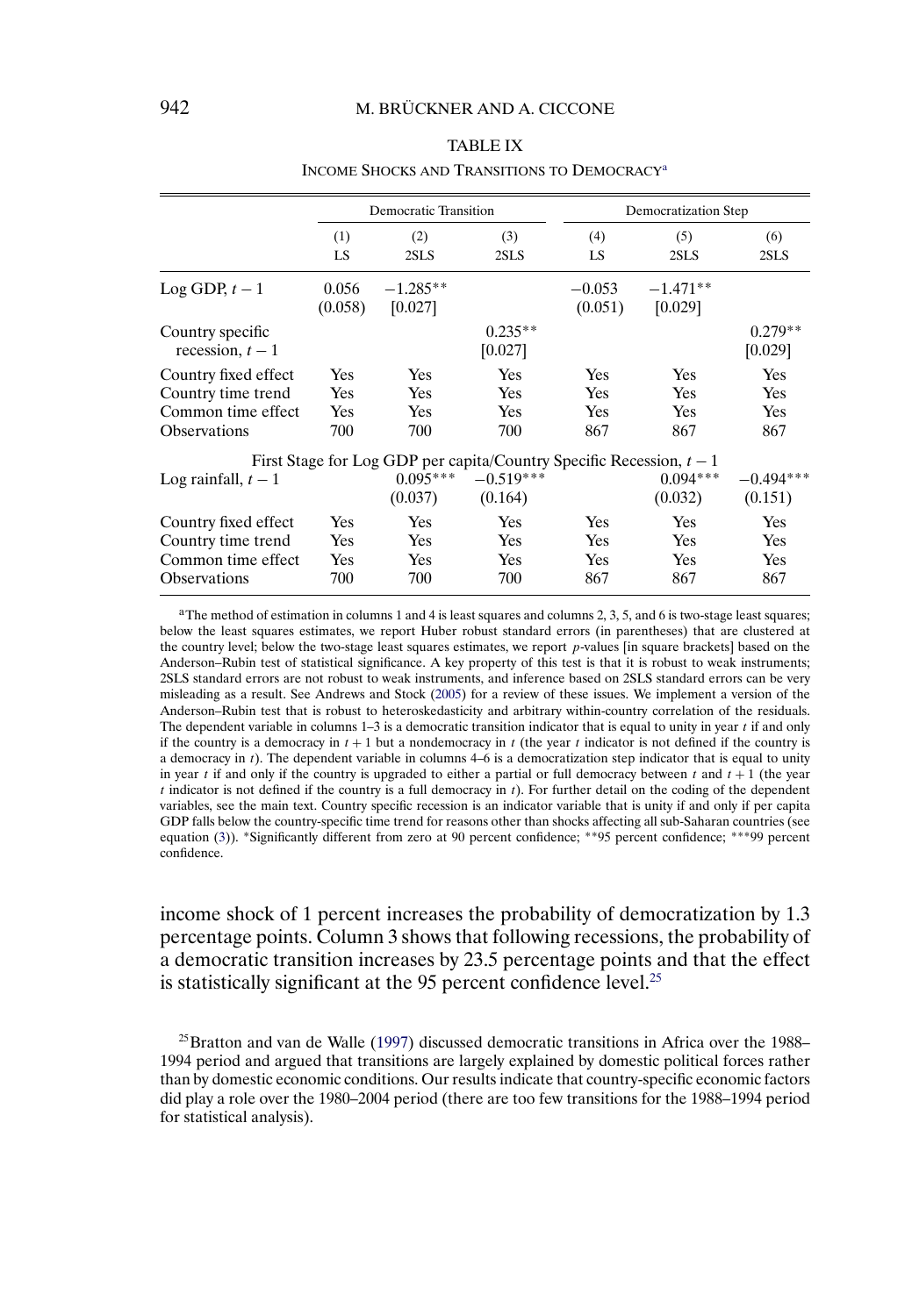<span id="page-20-0"></span>The results for the democratization step indicator in Table [IX,](#page-19-0) columns 4–6, are similar to the results for democratic transitions. Least squares estimation in column 4 yields a very small and statistically insignificant effect. But 2SLS estimation in columns 5 and 6 yields a statistically significant increase in the probability of a step toward democracy following negative income shocks. For example, according to column 5, a transitory negative income shock of 1 percent increases the probability of a step toward democracy by 1.5 percentage points, and the effect is statistically significant at the 95 percent confidence level. Column 6 indicates that a step toward democracy is 27.9 percentage points more likely following a recession and that this effect is also statistically significant at the 95 percent confidence level.

Our interpretation of the effect of rainfall shocks on democratic change is that a negative rainfall shock opens a window of opportunity for democratic improvement because it translates into a transitory negative GDP shock and hence a lower opportunity cost of contesting power. If this interpretation is correct, the effect of rainfall shocks on democratic change should be absent in countries where rainfall shocks do not affect GDP. Moreover, if rainfall shocks affect GDP through agricultural output, the effect of rainfall shocks on GDP should be weak in countries with small agricultural sectors.<sup>26</sup> It is, therefore, interesting to examine whether there is evidence of weak effects of rainfall shocks on democratic change and on per capita GDP in countries with relatively small agricultural sectors. To do so, we use data from the World Development Indicators (WDI) [\(2009\)](#page-24-0) to calculate the average agricultural GDP share over the 1980–2004 period for each country in our sample and we analyze the effect of rainfall shocks on GDP and on democratic change in countries with agricultural GDP shares below the median.<sup>27</sup> The results in the top panel of Table [X](#page-21-0) show that the effect of rainfall shocks on GDP per capita is statistically insignificant in these countries (see column 1) and that the effect of rainfall shocks on democratic change is also statistically insignificant (see columns 2–5). This result is consistent with rainfall shocks affecting democratic institutions through income. The finding also suggests that rainfall does not have (strong) direct effects on democratic change. $^{28}$ 

<sup>26</sup>The Supplemental Material Appendix shows that rainfall has a highly statistically significant, positive effect on agricultural output in our sample (see Dell, Jones, and Olken [\(2008\)](#page-23-0), for evidence on the positive effect of rainfall on agricultural value added in a wider sample of countries).

 $27$ The median agricultural GDP share in our sample is 34 percent and the average agricultural share in below-median countries is 18 percent.

 $28$ The bottom panel of Table [X](#page-21-0) shows results for countries with agricultural sectors above the median (the average agricultural share in these countries is 44 percent). Rainfall has a significantly positive effect on GDP and a significantly negative effect on democratic improvement in these countries (and the point estimates are larger in absolute value than for countries with agricultural shares below the median).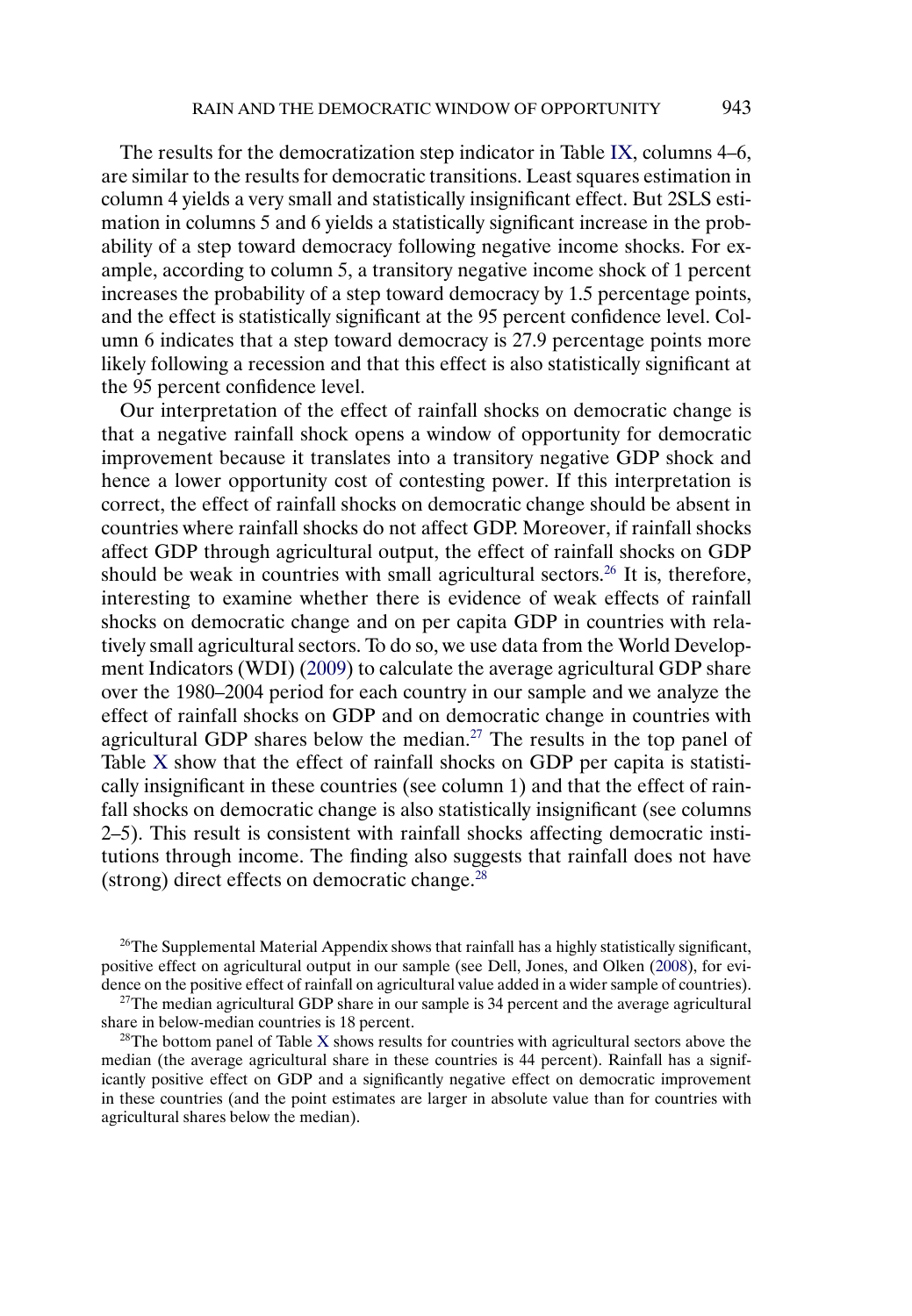#### TABLE X

<span id="page-21-0"></span>

|                      | Log GDP    |            | $\Delta$ Polity2 | Democratic Transition            | Democratic Step |
|----------------------|------------|------------|------------------|----------------------------------|-----------------|
|                      | (1)        | (2)        | (3)              | (4)                              | (5)             |
|                      |            |            |                  | Panel A: Below the Sample Median |                 |
| Log rainfall, t      | 0.031      | 0.240      | 0.181            | $-0.010$                         | 0.021           |
|                      | (0.032)    | (0.380)    | (0.386)          | (0.039)                          | (0.020)         |
| Log rainfall, $t-1$  | 0.003      | $-0.885$   | $-1.010$         | $-0.083$                         | $-0.042$        |
|                      | (0.036)    | (0.734)    | (0.730)          | (0.084)                          | (0.067)         |
| Country fixed effect | Yes        | Yes        | Yes              | Yes                              | Yes             |
| Country time trend   | Yes        | Yes        | Yes              | Yes                              | Yes             |
| Common time effect   | Yes        | Yes        | Yes              | Yes                              | Yes             |
| Observations         | 468        | 468        | 450              | 336                              | 396             |
|                      |            |            |                  | Panel B: Above the Sample Median |                 |
| Log rainfall, t      | $0.130***$ | 0.519      | 0.011            | 0.070                            | 0.021           |
|                      | (0.045)    | (0.685)    | (0.840)          | (0.070)                          | (0.049)         |
| Log rainfall, $t-1$  | 0.088      | $-2.773*$  | $-3.490***$      | $-0.207**$                       | $-0.297***$     |
|                      | (0.056)    | (1.430)    | (1.329)          | (0.090)                          | (0.105)         |
| Country fixed effect | Yes        | Yes        | Yes              | Yes                              | Yes             |
| Country time trend   | Yes        | Yes        | <b>Yes</b>       | Yes                              | Yes             |
| Common time effect   | <b>Yes</b> | <b>Yes</b> | <b>Yes</b>       | Yes                              | <b>Yes</b>      |
| Observations         | 487        | 487        | 452              | 364                              | 471             |
|                      |            |            |                  |                                  |                 |

#### RAIN, AGRICULTURE, GDP, AND DEMOCRATIC CHANGE<sup>a</sup>

<sup>a</sup>The method of estimation is least squares; Huber robust standard errors (in parentheses) are clustered at the country level. Panel A computes regressions for countries whose 1980–2004 agricultural share in GDP was below the sample median; Panel B computes regressions for those whose 1980–2004 agricultural share is above the sample median. The dependent variable in column 1 is the log of real per capita GDP; in column 2, the dependent variable is the t to  $t + 1$  change in the revised combined Polity score (Polity2); column 3 excludes observations that correspond to interregnum periods; in column 4, the dependent variable is a democratic transition indicator that is equal to unity in year t if and only if the country is a democracy in  $t + 1$  but a nondemocracy in t (the year t indicator is not defined if the country is a democracy in  $t$ ); in column 5, the dependent variable is a democratization step indicator that is equal to unity in year t if and only if the country is upgraded to either a partial or full democracy between t and  $t + 1$  (the year  $t$  indicator is not defined if the country is a full democracy in  $t$ ). For further detail on the coding of the dependent variables, see the main text. The average share of agriculture in GDP is from WDI [\(2009\)](#page-24-0). \*Significantly different from zero at 90 percent confidence; \*\*95 percent confidence; \*\*\*99 percent confidence.

### 5. CONCLUSIONS

It has long been argued that democratic improvement is often triggered by economic recessions. As emphasized by the literature on political sociology, this could be for several reasons. For example, Lipset [\(1959\)](#page-23-0) and Huntington [\(1991\)](#page-23-0) argued that economic recessions lead to autocratic regimes losing legitimacy, partly because recessions are taken as a sign of government incompetence. In Acemoglu and Robinson's [\(2001\)](#page-22-0) economic approach to political transitions, on the other hand, economic shocks may give rise to political change even if shocks are (known to be) exogenous and transitory. This is because such shocks imply a temporary fall in the opportunity costs of contesting power. We examine the effect of exogenous, transitory income shocks on po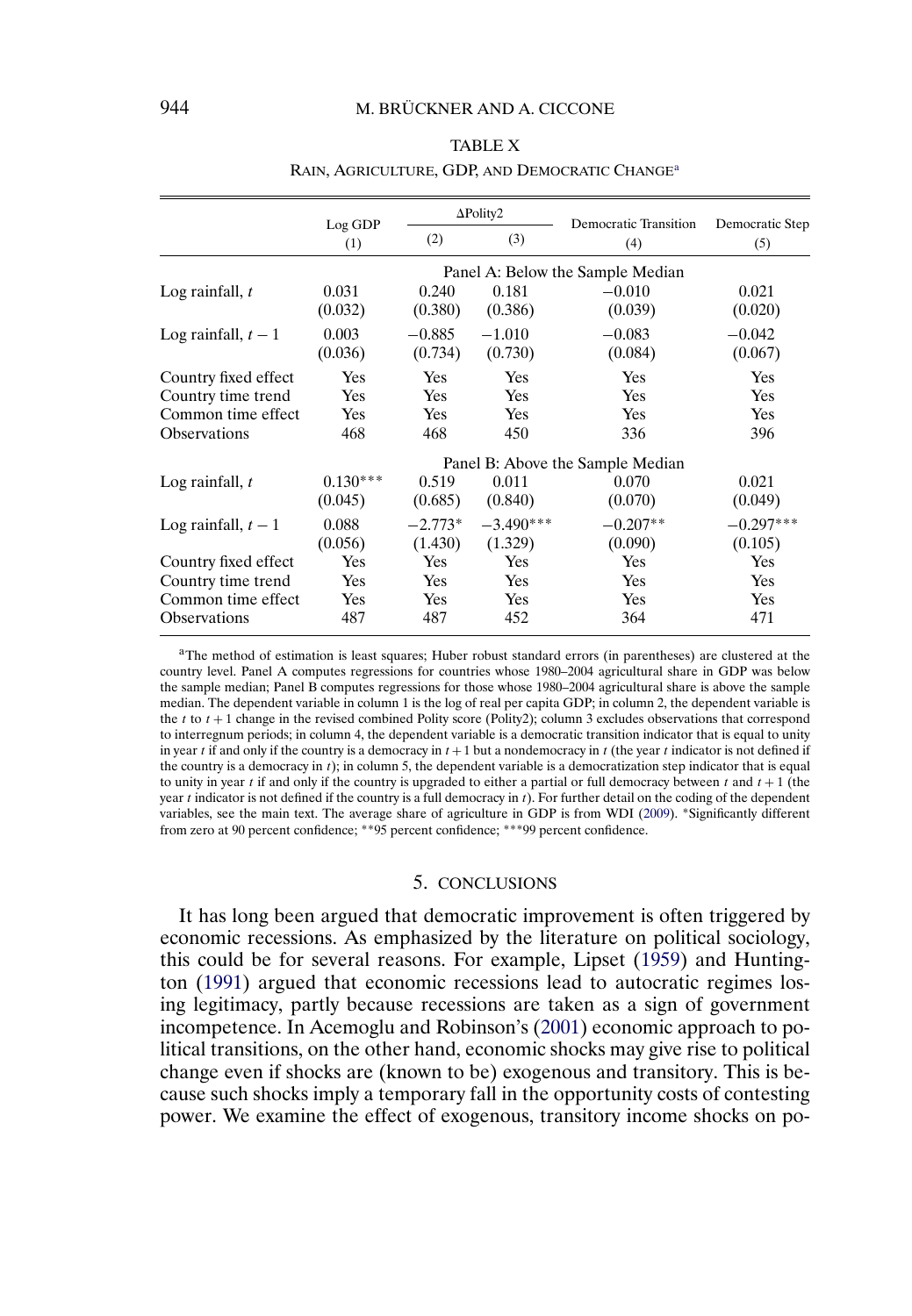<span id="page-22-0"></span>litical transitions by exploiting within-country rainfall shocks in sub-Saharan Africa, where such shocks have a significant but transitory impact on GDP. Our analysis yields that negative rainfall shocks lead to significant democratic improvement and, in particular, a tightening of executive constraints, greater political competition, and more open and competitive executive recruitment. Our instrumental variables results indicate that improvements in democratic institutions triggered by transitory negative income shocks can be substantial. For example, rainfall-driven recessions are followed by an improvement in the score for executive constraints by 19 percentage points and an improvement in the scores for political competition and for the openness and competitiveness of executive recruitment by 17 percentage points.

### **[REFERENCES](http://www.e-publications.org/srv/ecta/linkserver/setprefs?rfe_id=urn:sici%2F0012-9682%28201105%2979%3A3%3C923%3ARATDWO%3E2.0.CO%3B2-W)**

- ACEMOGLU, D., AND J. ROBINSON [\(2001\): "A Theory of Political Transitions,"](http://www.e-publications.org/srv/ecta/linkserver/openurl?rft_dat=bib:1/2001ACEMOGLU&rfe_id=urn:sici%2F0012-9682%28201105%2979%3A3%3C923%3ARATDWO%3E2.0.CO%3B2-W) *American Eco[nomic Review](http://www.e-publications.org/srv/ecta/linkserver/openurl?rft_dat=bib:1/2001ACEMOGLU&rfe_id=urn:sici%2F0012-9682%28201105%2979%3A3%3C923%3ARATDWO%3E2.0.CO%3B2-W)*, 91, 938–963. [\[923,933](#page-0-0)[,941](#page-10-0)[,944\]](#page-18-0)
- (2006): *Economic Origins of Dictatorship and Democracy*. New York: Cambridge University Press. [\[923,926\]](#page-0-0)
- [ACEMOGLU, D., S. JOHNSON, J. ROBINSON,](http://www.e-publications.org/srv/ecta/linkserver/openurl?rft_dat=bib:3/2008ACEMOGLU&rfe_id=urn:sici%2F0012-9682%28201105%2979%3A3%3C923%3ARATDWO%3E2.0.CO%3B2-W) AND P. YARED (2008): "Income and Democracy," *[American Economic Review](http://www.e-publications.org/srv/ecta/linkserver/openurl?rft_dat=bib:3/2008ACEMOGLU&rfe_id=urn:sici%2F0012-9682%28201105%2979%3A3%3C923%3ARATDWO%3E2.0.CO%3B2-W)*, 98, 808–842. [\[926\]](#page-3-0)
- [\(2009\): "Reevaluating the Modernization Hypothesis,"](http://www.e-publications.org/srv/ecta/linkserver/openurl?rft_dat=bib:4/2009ACEMOGLU&rfe_id=urn:sici%2F0012-9682%28201105%2979%3A3%3C923%3ARATDWO%3E2.0.CO%3B2-W) *Journal of Monetary Economics*, [56, 1043–1058.](http://www.e-publications.org/srv/ecta/linkserver/openurl?rft_dat=bib:4/2009ACEMOGLU&rfe_id=urn:sici%2F0012-9682%28201105%2979%3A3%3C923%3ARATDWO%3E2.0.CO%3B2-W) [\[926\]](#page-3-0)
- [ADLER, R., G. HUFFMAN, A. CHANG, R. FERRARO, P. XIE, J. JANOWIAK, B. RUDOLF, U. SCHNEI-](http://www.e-publications.org/srv/ecta/linkserver/openurl?rft_dat=bib:5/2003ADLER&rfe_id=urn:sici%2F0012-9682%28201105%2979%3A3%3C923%3ARATDWO%3E2.0.CO%3B2-W)[DER, S. CURTIS, D. BOLVIN, A. GRUBER, J. SUSSKIND, P. ARKIN,](http://www.e-publications.org/srv/ecta/linkserver/openurl?rft_dat=bib:5/2003ADLER&rfe_id=urn:sici%2F0012-9682%28201105%2979%3A3%3C923%3ARATDWO%3E2.0.CO%3B2-W) AND E. NELKIN (2003): "The [Version 2 Global Precipitation Climatology Project \(GPCP\) Monthly Precipitation, Analysis](http://www.e-publications.org/srv/ecta/linkserver/openurl?rft_dat=bib:5/2003ADLER&rfe_id=urn:sici%2F0012-9682%28201105%2979%3A3%3C923%3ARATDWO%3E2.0.CO%3B2-W) (1979–Present)," *[Journal of Hydrometeorology](http://www.e-publications.org/srv/ecta/linkserver/openurl?rft_dat=bib:5/2003ADLER&rfe_id=urn:sici%2F0012-9682%28201105%2979%3A3%3C923%3ARATDWO%3E2.0.CO%3B2-W)*, 4, 1147–1167. [\[929\]](#page-6-0)
- ANDREWS, D., AND J. STOCK (2005): "Inference With Weak Instruments," Technical Paper 0313, NBER. [\[936-938,](#page-13-0)[940,](#page-15-0)[942\]](#page-17-0)
- BARRIOS, S., L. BERTINELLI, AND E. STROBL [\(2010\): "Trends in Rainfall and Economic Growth](http://www.e-publications.org/srv/ecta/linkserver/openurl?rft_dat=bib:7/2008BARRIOS&rfe_id=urn:sici%2F0012-9682%28201105%2979%3A3%3C923%3ARATDWO%3E2.0.CO%3B2-W) [in Africa: A Neglected Cause of the African Growth Tragedy,"](http://www.e-publications.org/srv/ecta/linkserver/openurl?rft_dat=bib:7/2008BARRIOS&rfe_id=urn:sici%2F0012-9682%28201105%2979%3A3%3C923%3ARATDWO%3E2.0.CO%3B2-W) *Review of Economics and Statistics*[, 92, 350–366.](http://www.e-publications.org/srv/ecta/linkserver/openurl?rft_dat=bib:7/2008BARRIOS&rfe_id=urn:sici%2F0012-9682%28201105%2979%3A3%3C923%3ARATDWO%3E2.0.CO%3B2-W) [\[925\]](#page-2-0)
- [BARRO, R. \(1999\): "Determinants of Democracy,"](http://www.e-publications.org/srv/ecta/linkserver/openurl?rft_dat=bib:8/1999BARRO&rfe_id=urn:sici%2F0012-9682%28201105%2979%3A3%3C923%3ARATDWO%3E2.0.CO%3B2-W) *Journal of Political Economy*, 107, S158–S183. [\[926\]](#page-3-0)
- BENSON, C., AND E. CLAY (1998): "The Impact of Drought on Sub-Saharan Economies," Technical Paper 401, World Bank, Washington. [\[925\]](#page-2-0)

BERGER, H., AND M. SPOERER [\(2001\): "Economic Crises and the European Revolutions of](http://www.e-publications.org/srv/ecta/linkserver/openurl?rft_dat=bib:10/2001BERGER&rfe_id=urn:sici%2F0012-9682%28201105%2979%3A3%3C923%3ARATDWO%3E2.0.CO%3B2-W) 1848," *[Journal of Economic History](http://www.e-publications.org/srv/ecta/linkserver/openurl?rft_dat=bib:10/2001BERGER&rfe_id=urn:sici%2F0012-9682%28201105%2979%3A3%3C923%3ARATDWO%3E2.0.CO%3B2-W)*, 61, 293–326. [\[926\]](#page-3-0)

- BLUNDELL, R., AND S. BOND [\(1998\): "Initial Conditions and Moment Restrictions in Dynamic](http://www.e-publications.org/srv/ecta/linkserver/openurl?rft_dat=bib:11/1998BLUNDELL&rfe_id=urn:sici%2F0012-9682%28201105%2979%3A3%3C923%3ARATDWO%3E2.0.CO%3B2-W) Panel Data Models," *[Journal of Econometrics](http://www.e-publications.org/srv/ecta/linkserver/openurl?rft_dat=bib:11/1998BLUNDELL&rfe_id=urn:sici%2F0012-9682%28201105%2979%3A3%3C923%3ARATDWO%3E2.0.CO%3B2-W)*, 87, 115–143. [\[939\]](#page-16-0)
- BOWMAN, A., AND A. AZZALINI (1997): *Applied Smoothing Techniques for Data Analysis*. Oxford: Clarendon Press. [\[935\]](#page-12-0)
- BRATTON, M., AND N. VAN DE WALLE (1997): *Democratic Experiments in Africa: Regime Transitions in Comparative Perspective*. New York: Cambridge University Press. [\[942\]](#page-19-0)
- BRÜCKNER, M., AND A. CICCONE (2008): "Rain and the Democratic Window of Opportunity," Discussion Paper 6691, CEPR. [\[939\]](#page-16-0)
- (2011): "Supplement to 'Rain and the Democratic Window of Opportunity'," *Econometrica Supplemental Material*, 79, [http://www.econometricsociety.org/ecta/Supmat/8183\\_data](http://www.econometricsociety.org/ecta/Supmat/8183_data%20and%20programs.zip) [and programs.zip;](http://www.econometricsociety.org/ecta/Supmat/8183_data%20and%20programs.zip) [http://www.econometricsociety.org/ecta/Supmat/8183\\_tables.pdf.](http://www.econometricsociety.org/ecta/Supmat/8183_tables.pdf) [\[926\]](#page-3-0)
- BURKE, P., AND A. LEIGH [\(2010\): "Do Output Contractions Trigger Democratic Change?"](http://www.e-publications.org/srv/ecta/linkserver/openurl?rft_dat=bib:16/2010BURKE&rfe_id=urn:sici%2F0012-9682%28201105%2979%3A3%3C923%3ARATDWO%3E2.0.CO%3B2-W) *Amer[ican Economic Journal: Macroeconomics](http://www.e-publications.org/srv/ecta/linkserver/openurl?rft_dat=bib:16/2010BURKE&rfe_id=urn:sici%2F0012-9682%28201105%2979%3A3%3C923%3ARATDWO%3E2.0.CO%3B2-W)*, 2, 124–157. [\[926\]](#page-3-0)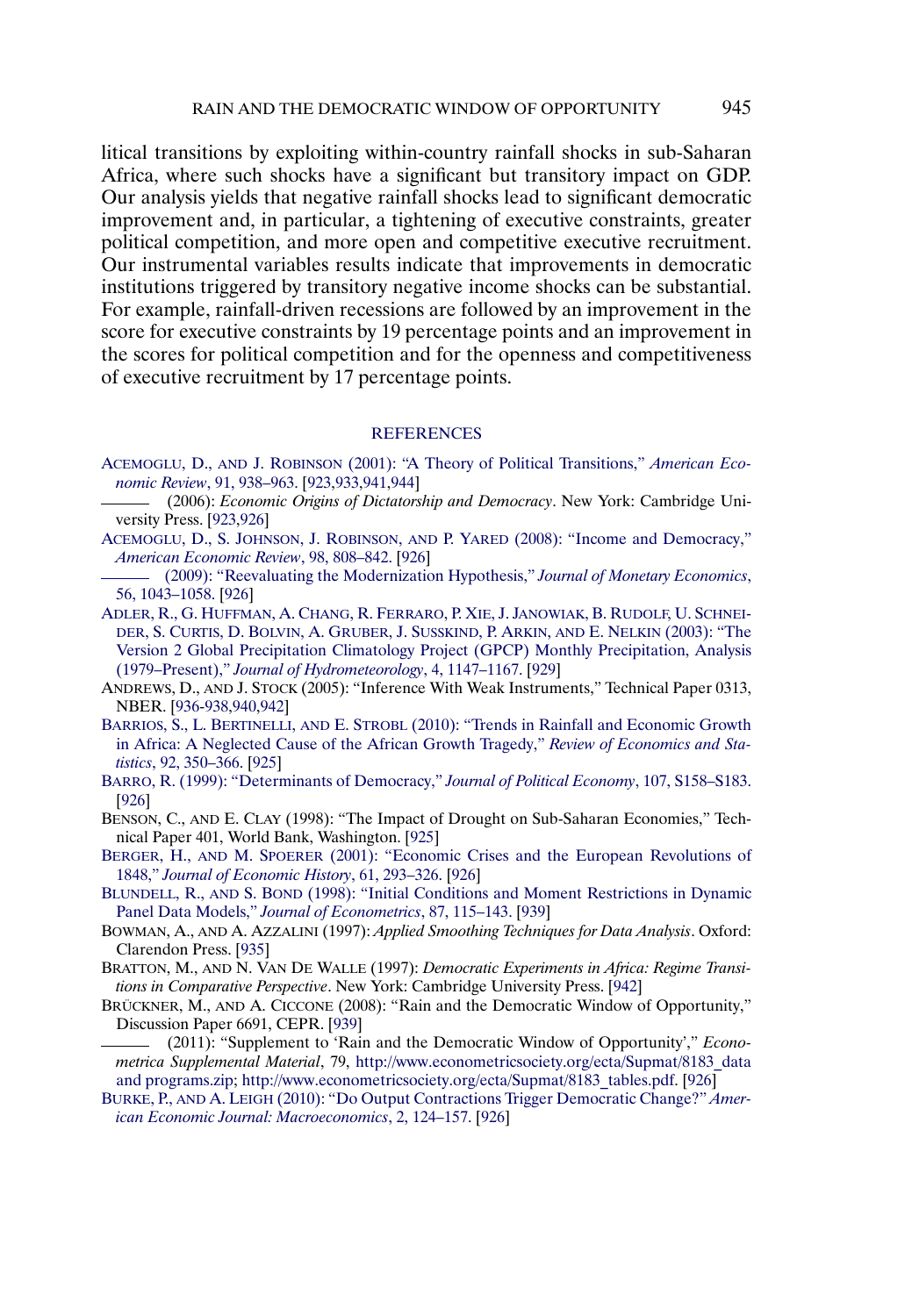<span id="page-23-0"></span>[CEKAN, J. \(1993\): "Famine Coping Strategies in Central Mali,"](http://www.e-publications.org/srv/ecta/linkserver/openurl?rft_dat=bib:17/1993CEKAN&rfe_id=urn:sici%2F0012-9682%28201105%2979%3A3%3C923%3ARATDWO%3E2.0.CO%3B2-W) *GeoJournal*, 30, 147–151. [\[926\]](#page-3-0)

- COLLIER, P., AND A. HOEFFLER [\(1998\): "On Economic Causes of Civil War,"](http://www.e-publications.org/srv/ecta/linkserver/openurl?rft_dat=bib:18/1998COLLIER&rfe_id=urn:sici%2F0012-9682%28201105%2979%3A3%3C923%3ARATDWO%3E2.0.CO%3B2-W) *Oxford Economic Papers*[, 50, 563–573.](http://www.e-publications.org/srv/ecta/linkserver/openurl?rft_dat=bib:18/1998COLLIER&rfe_id=urn:sici%2F0012-9682%28201105%2979%3A3%3C923%3ARATDWO%3E2.0.CO%3B2-W) [\[926\]](#page-3-0)
- [DEATON, A. \(2005\): "Measuring Poverty in a Growing World \(or Measuring Growth in a Poor](http://www.e-publications.org/srv/ecta/linkserver/openurl?rft_dat=bib:19/2005DEATON&rfe_id=urn:sici%2F0012-9682%28201105%2979%3A3%3C923%3ARATDWO%3E2.0.CO%3B2-W) World)," *[Review of Economics and Statistics](http://www.e-publications.org/srv/ecta/linkserver/openurl?rft_dat=bib:19/2005DEATON&rfe_id=urn:sici%2F0012-9682%28201105%2979%3A3%3C923%3ARATDWO%3E2.0.CO%3B2-W)*, 87, 1–19. [\[937\]](#page-14-0)
- DELL, M., B. JONES, AND B. OLKEN (2008): "Climate Shocks and Economic Growth: Evidence From the Last Half Century," Working Paper 14132, NBER. [\[943\]](#page-20-0)
- [EPSTEIN, D., R. BATES, J. GOLDSTONE, I. KRISTENSEN,](http://www.e-publications.org/srv/ecta/linkserver/openurl?rft_dat=bib:21/2006EPSTEIN&rfe_id=urn:sici%2F0012-9682%28201105%2979%3A3%3C923%3ARATDWO%3E2.0.CO%3B2-W) AND S. O'HALLORAN (2006): "Democratic Transitions," *[American Journal of Political Science](http://www.e-publications.org/srv/ecta/linkserver/openurl?rft_dat=bib:21/2006EPSTEIN&rfe_id=urn:sici%2F0012-9682%28201105%2979%3A3%3C923%3ARATDWO%3E2.0.CO%3B2-W)*, 50, 551–569. [\[925,926](#page-2-0)[,928](#page-3-0)[,939\]](#page-5-0)
- FAFCHAMPS, M., C. UDRY, AND K. CZUKAS [\(1998\): "Drought and Saving in West Africa: Are](http://www.e-publications.org/srv/ecta/linkserver/openurl?rft_dat=bib:22/1998FAFCHAMPS&rfe_id=urn:sici%2F0012-9682%28201105%2979%3A3%3C923%3ARATDWO%3E2.0.CO%3B2-W) Livestock a Buffer Stock?" *[Journal of Development Economics](http://www.e-publications.org/srv/ecta/linkserver/openurl?rft_dat=bib:22/1998FAFCHAMPS&rfe_id=urn:sici%2F0012-9682%28201105%2979%3A3%3C923%3ARATDWO%3E2.0.CO%3B2-W)*, 55, 273–305. [\[926\]](#page-3-0)
- FREEDOM HOUSE (2007): *Freedom in the World Country Ratings, 1972–2007*. Washington, DC: Freedom House. Available at <http://www.freedomhouse.org>. [\[937\]](#page-14-0)
- [GEDDES, B. \(1999\): "What Do We Know About Democratization After Twenty Years?"](http://www.e-publications.org/srv/ecta/linkserver/openurl?rft_dat=bib:24/1999GEDDES&rfe_id=urn:sici%2F0012-9682%28201105%2979%3A3%3C923%3ARATDWO%3E2.0.CO%3B2-W) *Annual [Review of Political Science](http://www.e-publications.org/srv/ecta/linkserver/openurl?rft_dat=bib:24/1999GEDDES&rfe_id=urn:sici%2F0012-9682%28201105%2979%3A3%3C923%3ARATDWO%3E2.0.CO%3B2-W)*, 2, 115–144. [\[926\]](#page-3-0)
- GLAESER, E., R. LA [PORTA, F. LOPEZ-DE-SILANES,](http://www.e-publications.org/srv/ecta/linkserver/openurl?rft_dat=bib:25/2004GLAESER&rfe_id=urn:sici%2F0012-9682%28201105%2979%3A3%3C923%3ARATDWO%3E2.0.CO%3B2-W) AND A. SHLEIFER (2004): "Do Institutions Cause Growth?" *[Journal of Economic Growth](http://www.e-publications.org/srv/ecta/linkserver/openurl?rft_dat=bib:25/2004GLAESER&rfe_id=urn:sici%2F0012-9682%28201105%2979%3A3%3C923%3ARATDWO%3E2.0.CO%3B2-W)*, 9, 271–303. [\[924\]](#page-1-0)
- GREENE, W. (2003): *Econometric Analysis*. New York: Prentice Hall. [\[931\]](#page-8-0) [\(2004\): "The Behavior of the Maximum Likelihood Estimator of Limited Dependent](http://www.e-publications.org/srv/ecta/linkserver/openurl?rft_dat=bib:27/2004GREENE&rfe_id=urn:sici%2F0012-9682%28201105%2979%3A3%3C923%3ARATDWO%3E2.0.CO%3B2-W) [Variable Models in the Presence of Fixed Effects,"](http://www.e-publications.org/srv/ecta/linkserver/openurl?rft_dat=bib:27/2004GREENE&rfe_id=urn:sici%2F0012-9682%28201105%2979%3A3%3C923%3ARATDWO%3E2.0.CO%3B2-W) *Econometrics Journal*, 7, 98–119. [\[931\]](#page-8-0)
- HAGGARD, S., AND R. KAUFMAN (1995): *The Political Economy of Democratic Transitions*. Princeton: Princeton University Press. [\[923,926\]](#page-0-0)
- [HESTON, A. \(1994\): "A Brief Review of Some Problems in Using National Accounts Data in Level](http://www.e-publications.org/srv/ecta/linkserver/openurl?rft_dat=bib:29/1994Heston&rfe_id=urn:sici%2F0012-9682%28201105%2979%3A3%3C923%3ARATDWO%3E2.0.CO%3B2-W) [of Output Comparisons and Growth Studies,"](http://www.e-publications.org/srv/ecta/linkserver/openurl?rft_dat=bib:29/1994Heston&rfe_id=urn:sici%2F0012-9682%28201105%2979%3A3%3C923%3ARATDWO%3E2.0.CO%3B2-W) *Journal of Development Economics*, 44, 29–52. [\[937\]](#page-14-0)
- HESTON, A., R. SUMMERS, AND B. ATEN (2006): "Penn World Table Version 6.2," Center for International Comparisons of Production, Income and Prices, University of Pennsylvania. Available at <http://pwt.econ.upenn.edu>. [\[930\]](#page-7-0)
- HUNTINGTON, S. (1991): *The Third Wave: Democratization in the Late Twentieth Century*. Norman: University of Oklahoma Press. [\[923,927,](#page-0-0)[944\]](#page-4-0)
- [LIPSET, S. \(1959\): "Some Social Prerequisites for Democracy: Economic Development and Polit](http://www.e-publications.org/srv/ecta/linkserver/openurl?rft_dat=bib:32/1959LIPSET&rfe_id=urn:sici%2F0012-9682%28201105%2979%3A3%3C923%3ARATDWO%3E2.0.CO%3B2-W)ical Legitimacy," *[American Political Science Review](http://www.e-publications.org/srv/ecta/linkserver/openurl?rft_dat=bib:32/1959LIPSET&rfe_id=urn:sici%2F0012-9682%28201105%2979%3A3%3C923%3ARATDWO%3E2.0.CO%3B2-W)*, 53, 69–105. [\[923,927](#page-0-0)[,944\]](#page-4-0)
- MARSHALL, M., AND K. JAGGERS (2005): "Polity IV Project: Dataset Users' Manual," Center for Global Policy, George Mason University. Available at [www.cidcm.umd.edu/polity](http://www.cidcm.umd.edu/polity). [Polity IV Data Computer File, Version p4v2004, Center for International Development and Conflict Management, University of Maryland, College Park, MD.] [\[923,927](#page-0-0)[,929\]](#page-4-0)
- MATSUURA, K., AND C. WILLMOTT (2007): "Terrestrial Air Temperature and Precipitation: 1900–2006 Gridded Monthly Time Series, Version 1.01," University of Delaware. Available at <http://climate.geog.udel.edu/~climate/>. [\[929,933\]](#page-6-0)
- MIGUEL, E., S. SATYANATH, AND E. SERGENTI [\(2004\): "Economic Shocks and Civil Conflict: An](http://www.e-publications.org/srv/ecta/linkserver/openurl?rft_dat=bib:35/2004MIGUEL&rfe_id=urn:sici%2F0012-9682%28201105%2979%3A3%3C923%3ARATDWO%3E2.0.CO%3B2-W) [Instrumental Variables Approach,"](http://www.e-publications.org/srv/ecta/linkserver/openurl?rft_dat=bib:35/2004MIGUEL&rfe_id=urn:sici%2F0012-9682%28201105%2979%3A3%3C923%3ARATDWO%3E2.0.CO%3B2-W) *Journal of Political Economy*, 112, 725–753. [\[925,926\]](#page-2-0)
- [NICHOLSON, S., B. SOME, J. MCCOLLUM, E. NELKIN, D. KLOTTER, Y. BERTE, B. DIALLO,](http://www.e-publications.org/srv/ecta/linkserver/openurl?rft_dat=bib:36/2003NICHOLSON&rfe_id=urn:sici%2F0012-9682%28201105%2979%3A3%3C923%3ARATDWO%3E2.0.CO%3B2-W) [I. GAYE, G. KPABEBA, O. NDIAYE, J. NOUKPOZOUNKOU, M. TANU, A. THIAM, A. TOURE,](http://www.e-publications.org/srv/ecta/linkserver/openurl?rft_dat=bib:36/2003NICHOLSON&rfe_id=urn:sici%2F0012-9682%28201105%2979%3A3%3C923%3ARATDWO%3E2.0.CO%3B2-W) AND A. TRAORE [\(2003\): "Validation of TRMM and Other Rainfall Estimates With a High-](http://www.e-publications.org/srv/ecta/linkserver/openurl?rft_dat=bib:36/2003NICHOLSON&rfe_id=urn:sici%2F0012-9682%28201105%2979%3A3%3C923%3ARATDWO%3E2.0.CO%3B2-W)[Density Gauge Dataset for West Africa. Part I: Validation of GPCC Rainfall Product and Pre-](http://www.e-publications.org/srv/ecta/linkserver/openurl?rft_dat=bib:36/2003NICHOLSON&rfe_id=urn:sici%2F0012-9682%28201105%2979%3A3%3C923%3ARATDWO%3E2.0.CO%3B2-W)TRMM Satellite and Blended Products," *[Journal of Applied Meteorology and Climatology](http://www.e-publications.org/srv/ecta/linkserver/openurl?rft_dat=bib:36/2003NICHOLSON&rfe_id=urn:sici%2F0012-9682%28201105%2979%3A3%3C923%3ARATDWO%3E2.0.CO%3B2-W)*, 42, [1337–1354.](http://www.e-publications.org/srv/ecta/linkserver/openurl?rft_dat=bib:36/2003NICHOLSON&rfe_id=urn:sici%2F0012-9682%28201105%2979%3A3%3C923%3ARATDWO%3E2.0.CO%3B2-W) [\[929\]](#page-6-0)
- [PAXSON, C. \(1992\): "Using Weather Variability to Estimate the Response of Savings to Transitory](http://www.e-publications.org/srv/ecta/linkserver/openurl?rft_dat=bib:37/1992PAXSON&rfe_id=urn:sici%2F0012-9682%28201105%2979%3A3%3C923%3ARATDWO%3E2.0.CO%3B2-W) Income in Thailand," *[American Economic Review](http://www.e-publications.org/srv/ecta/linkserver/openurl?rft_dat=bib:37/1992PAXSON&rfe_id=urn:sici%2F0012-9682%28201105%2979%3A3%3C923%3ARATDWO%3E2.0.CO%3B2-W)*, 82, 15–33. [\[926\]](#page-3-0)
- PERSSON, T., AND G. TABELLINI (2003): *The Economic Effects of Constitutions*. Cambridge: MIT Press. [\[925,928,](#page-2-0)[939\]](#page-5-0)
- [\(2006\): "Democracy and Development. The Devil in Detail,"](http://www.e-publications.org/srv/ecta/linkserver/openurl?rft_dat=bib:39/2006PERSSON&rfe_id=urn:sici%2F0012-9682%28201105%2979%3A3%3C923%3ARATDWO%3E2.0.CO%3B2-W) *American Economic Review*[, 96, 319–324.](http://www.e-publications.org/srv/ecta/linkserver/openurl?rft_dat=bib:39/2006PERSSON&rfe_id=urn:sici%2F0012-9682%28201105%2979%3A3%3C923%3ARATDWO%3E2.0.CO%3B2-W) [\[928,939\]](#page-5-0)